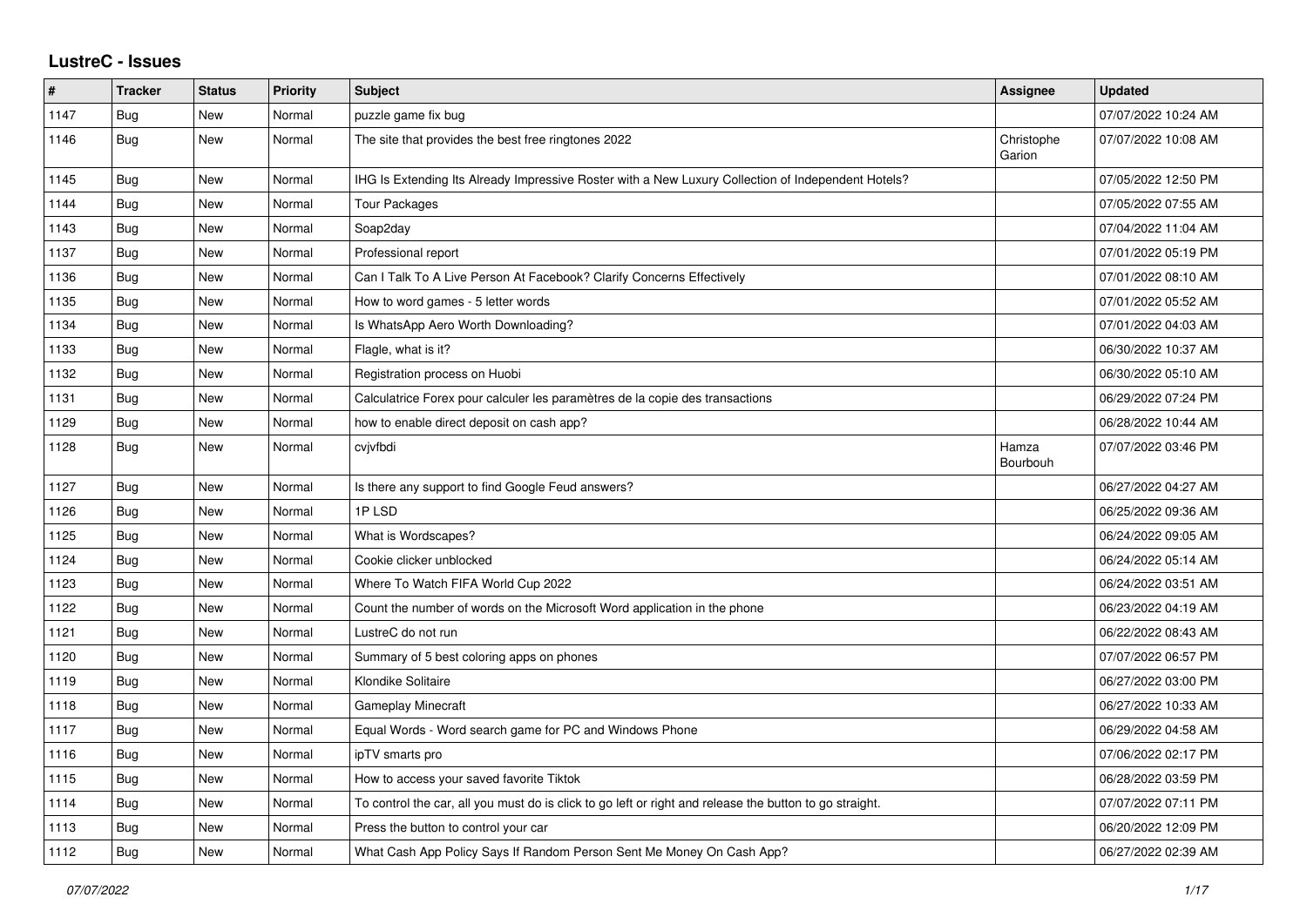| $\vert$ # | <b>Tracker</b> | <b>Status</b> | <b>Priority</b> | <b>Subject</b>                                                                                                                                           | <b>Assignee</b>        | <b>Updated</b>      |
|-----------|----------------|---------------|-----------------|----------------------------------------------------------------------------------------------------------------------------------------------------------|------------------------|---------------------|
| 1111      | Bug            | New           | Normal          | LOLBeans is a fun battle royale game where you race with other players while avoiding obstacles. Reach the end of<br>the course in competitive gameplay! |                        | 07/07/2022 08:52 AM |
| 1110      | Bug            | <b>New</b>    | Normal          | Six Guns Mod Apk Answers Your Questions                                                                                                                  | Pierre-Loïc<br>Garoche | 06/28/2022 06:26 PM |
| 1108      | Bug            | <b>New</b>    | Normal          | Six Guns Mod Apk Answers Your Questions                                                                                                                  |                        | 07/07/2022 04:28 PM |
| 1106      | Bug            | New           | Normal          | How Do I Get Cash App ++ Without Confronting Any Technical Glitches?                                                                                     |                        | 06/25/2022 09:53 PM |
| 1104      | <b>Bug</b>     | New           | Normal          | Idle game fix bug                                                                                                                                        |                        | 07/05/2022 11:42 AM |
| 1103      | Bug            | <b>New</b>    | Normal          | Idle game fix bug                                                                                                                                        |                        | 06/25/2022 09:08 PM |
| 1102      | <b>Bug</b>     | New           | Normal          | Charlottesville Travel Guide?                                                                                                                            |                        | 07/07/2022 08:50 AM |
| 1101      | <b>Bug</b>     | New           | Normal          | How to Delete Cash App History at once?                                                                                                                  |                        | 06/27/2022 01:33 PM |
| 1098      | Bug            | New           | Normal          | Life of a Fisherman                                                                                                                                      |                        | 07/07/2022 02:20 AM |
| 1097      | <b>Bug</b>     | New           | Normal          | Race and experience new life.                                                                                                                            |                        | 07/06/2022 06:19 AM |
| 1096      | Bug            | <b>New</b>    | Normal          | Race and experience new life.                                                                                                                            |                        | 06/26/2022 06:07 PM |
| 1094      | Bug            | New           | Normal          | What time does direct deposit hit Cash App?                                                                                                              |                        | 06/14/2022 03:27 PM |
| 1093      | Bug            | New           | Normal          | Uniswap Exchange                                                                                                                                         | Christophe<br>Garion   | 06/14/2022 11:55 AM |
| 1092      | Bug            | <b>New</b>    | Normal          | Ellison Estate Vineyard                                                                                                                                  |                        | 06/20/2022 12:03 PM |
| 1091      | Bug            | New           | Normal          | Find family fun indoors and outdoors in the Jungfrau Region                                                                                              |                        | 06/14/2022 09:33 AM |
| 1090      | Bug            | New           | Normal          | Pay Someone To Do My Assignment                                                                                                                          |                        | 06/11/2022 03:15 PM |
| 1089      | <b>Bug</b>     | New           | Normal          | Pay Someone To Do My Assignment                                                                                                                          |                        | 06/15/2022 04:44 AM |
| 1088      | Bug            | <b>New</b>    | Normal          | Health And Fitness Tips 2022                                                                                                                             | Pierre-Loïc<br>Garoche | 07/06/2022 02:06 PM |
| 1087      | Bug            | <b>New</b>    | Normal          | How do new writers start out?                                                                                                                            |                        | 07/06/2022 02:17 PM |
| 1084      | Bug            | New           | Normal          | <b>Trippie Redd</b>                                                                                                                                      |                        | 06/11/2022 09:05 AM |
| 1083      | Bug            | New           | Normal          | coin base review                                                                                                                                         |                        | 06/11/2022 09:13 AM |
| 1082      | Bug            | <b>New</b>    | Normal          | Reset chime bank password without phone number                                                                                                           |                        | 06/15/2022 11:56 AM |
| 1080      | <b>Bug</b>     | New           | Normal          | How to use Math Wallet   Nexo wallet   CoinTiger Exchange                                                                                                |                        | 06/15/2022 11:56 AM |
| 1079      | <b>Bug</b>     | New           | Normal          | How to get cheap psychology assignment?                                                                                                                  |                        | 06/15/2022 06:00 AM |
| 1078      | Bug            | New           | Normal          | What Bank Is Cash App On Plaid? Find Clarity And Assistance                                                                                              |                        | 06/15/2022 11:56 AM |
| 1077      | <b>Bug</b>     | New           | Normal          | Les excellentes façons d'utiliser ces images                                                                                                             |                        | 07/06/2022 03:23 PM |
| 1076      | Bug            | New           | Normal          | DedicatedHosting4u                                                                                                                                       |                        | 06/11/2022 09:15 AM |
| 1074      | Bug            | New           | Normal          | Dissertation writing help at economical rates!                                                                                                           | Christophe<br>Garion   | 06/06/2022 04:48 PM |
| 1073      | Bug            | New           | Normal          | Cricut Design Space                                                                                                                                      |                        | 07/07/2022 09:31 AM |
| 1072      | Bug            | New           | Normal          | ij.start canon                                                                                                                                           |                        | 06/21/2022 06:56 PM |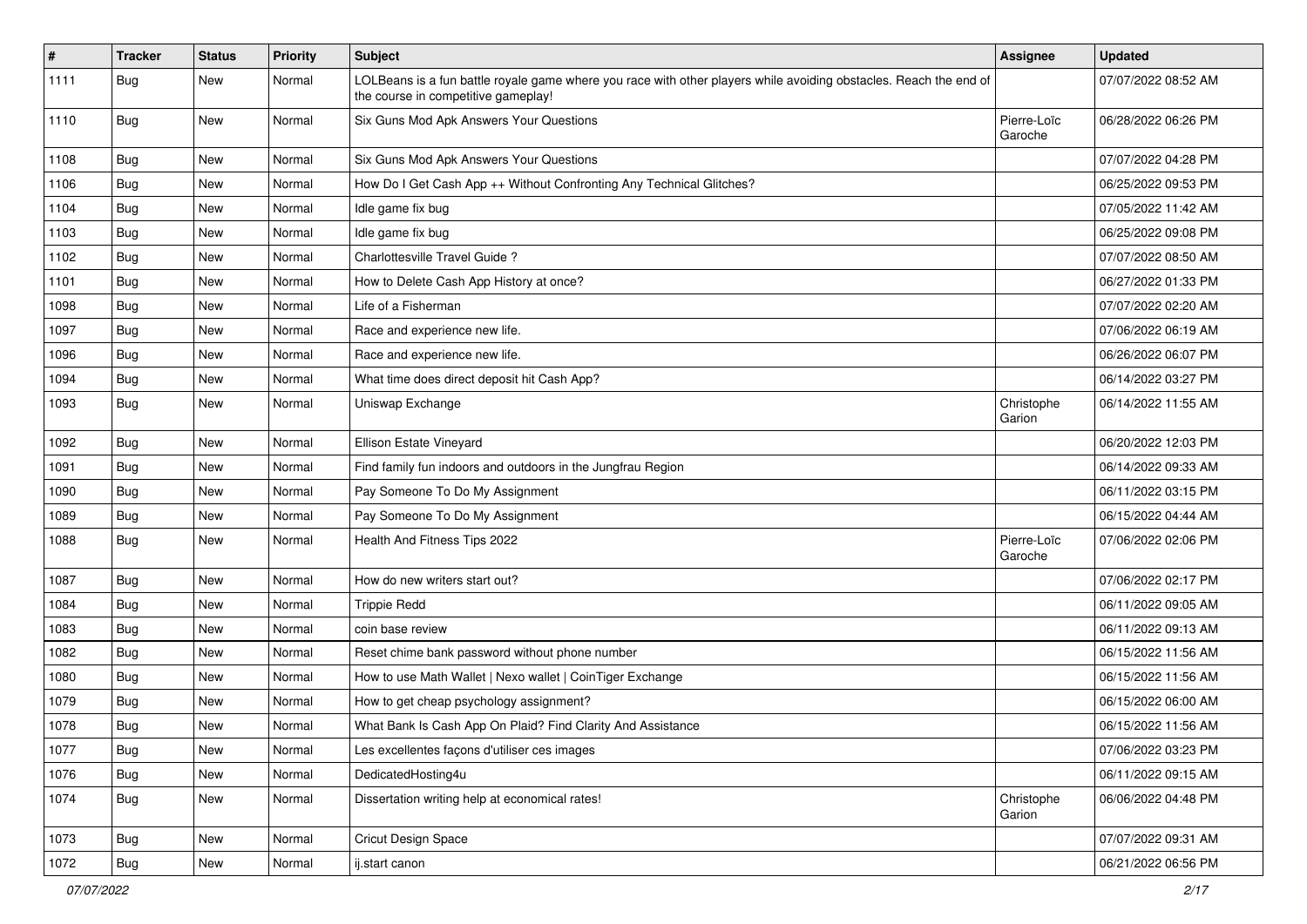| $\vert$ # | <b>Tracker</b> | <b>Status</b> | <b>Priority</b> | Subject                                                                  | <b>Assignee</b>        | <b>Updated</b>      |
|-----------|----------------|---------------|-----------------|--------------------------------------------------------------------------|------------------------|---------------------|
| 1071      | <b>Bug</b>     | New           | Normal          | Cinema HD Review - Cinemahdv2.net                                        |                        | 06/21/2022 06:54 PM |
| 1069      | Bug            | New           | Normal          | how to get cash app support phone number 24*7 available                  |                        | 06/29/2022 05:37 PM |
| 1068      | Bug            | New           | Normal          | 123.hp.com/laserjet                                                      |                        | 05/31/2022 12:22 PM |
| 1067      | Bug            | New           | Normal          | Cricut.com/setup                                                         |                        | 05/31/2022 12:19 PM |
| 1065      | Bug            | New           | Normal          | The top foreign language training game in 2022                           |                        | 06/07/2022 04:05 AM |
| 1064      | Bug            | New           | Normal          | How to delete Cash App history?                                          | Pierre-Loïc<br>Garoche | 06/11/2022 10:29 AM |
| 1063      | Bug            | New           | Normal          | 123.hp.com/laserjet                                                      |                        | 05/28/2022 12:27 PM |
| 1062      | Bug            | New           | Normal          | Cricut.com/setup                                                         |                        | 05/28/2022 12:26 PM |
| 1061      | Bug            | New           | Normal          | Cricut.com/setup                                                         |                        | 05/28/2022 12:24 PM |
| 1060      | Bug            | New           | Normal          | How to Use Panda Helper to Speed Up Your iOS                             |                        | 05/28/2022 09:12 AM |
| 1059      | Bug            | New           | Normal          | 123.hp.com/laserjet                                                      |                        | 05/28/2022 08:29 AM |
| 1058      | Bug            | New           | Normal          | Cricut.com/setup                                                         |                        | 05/28/2022 08:28 AM |
| 1057      | Bug            | New           | Normal          | <b>CCPlay Education Edition APK</b>                                      |                        | 06/07/2022 04:07 AM |
| 1055      | Bug            | New           | Normal          | seo apk                                                                  | Pierre-Loïc<br>Garoche | 05/27/2022 06:23 AM |
| 1054      | Bug            | New           | Normal          | Apkmodule                                                                | Pierre-Loïc<br>Garoche | 05/26/2022 03:37 PM |
| 1053      | Bug            | New           | Normal          | Game Geometry Dash                                                       |                        | 05/26/2022 11:30 AM |
| 1052      | Bug            | New           | Normal          | Build Now GG is a new battle royale game.                                |                        | 05/26/2022 04:24 AM |
| 1051      | Bug            | New           | Normal          | Dental Supplies USA                                                      |                        | 06/11/2022 09:20 PM |
| 1048      | Bug            | New           | Normal          | So zeigen Sie ein Instagram-Profilbild an und vergrößern es              |                        | 05/25/2022 06:56 AM |
| 1047      | Bug            | New           | Normal          | Opensea                                                                  | Corentin<br>Lauverjat  | 05/24/2022 02:32 PM |
| 1046      | Bug            | New           | Normal          | 123.hp.com/laserjet                                                      |                        | 05/24/2022 10:46 AM |
| 1045      | <b>Bug</b>     | New           | Normal          | Cricut.com/setup                                                         |                        | 05/24/2022 10:45 AM |
| 1044      | Bug            | New           | Normal          | Can I Disapprove If Random Person Sent Me Money On Cash App?             |                        | 05/26/2022 03:51 PM |
| 1043      | Bug            | New           | Normal          | What Is The Right Way To Troubleshoot Cash App Transfer Failed Problems? |                        | 05/25/2022 01:16 PM |
| 1042      | <b>Bug</b>     | New           | Normal          | How to set up direct deposit on cash app?                                |                        | 05/25/2022 01:17 PM |
| 1041      | Bug            | New           | Normal          | Count words in Word on the computer                                      |                        | 05/27/2022 02:16 PM |
| 1040      | Bug            | New           | Normal          | thabet                                                                   |                        | 05/19/2022 08:05 PM |
| 1039      | Bug            | New           | Normal          | How to Get Tickmill Bonuses for Free                                     |                        | 05/26/2022 05:43 PM |
| 1038      | Bug            | New           | Normal          | How to Fix Canon Printer Offline ISsue                                   | Pierre-Loïc<br>Garoche | 05/27/2022 05:25 AM |
| 1036      | Bug            | New           | Normal          | <b>VPS Material</b>                                                      |                        | 05/18/2022 09:34 PM |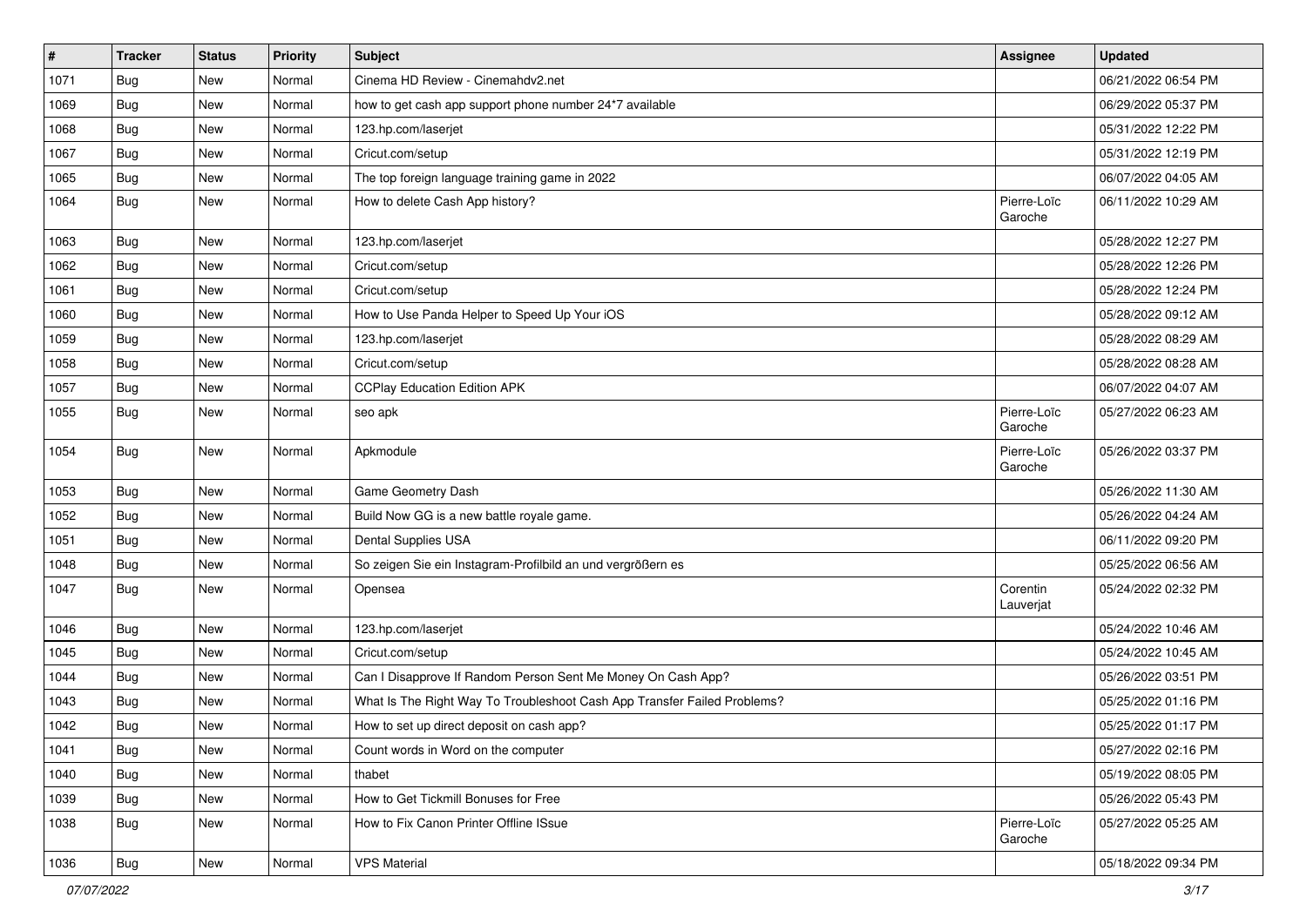| $\vert$ # | <b>Tracker</b> | <b>Status</b> | <b>Priority</b> | Subject                                                                       | <b>Assignee</b>        | <b>Updated</b>      |
|-----------|----------------|---------------|-----------------|-------------------------------------------------------------------------------|------------------------|---------------------|
| 1035      | Bug            | New           | Normal          | how to relieve spam score                                                     | Pierre-Loïc<br>Garoche | 05/18/2022 11:39 AM |
| 1034      | Bug            | New           | Normal          | Download Teaching Feeling For Android                                         |                        | 05/20/2022 09:25 AM |
| 1033      | Bug            | New           | Normal          | The best slope 2 online games to play right now                               |                        | 05/17/2022 10:55 AM |
| 1032      | Bug            | <b>New</b>    | Normal          | How To Play The Wordle Game                                                   |                        | 05/17/2022 10:37 AM |
| 1031      | Bug            | New           | Normal          | <b>IAFT Traders Union</b>                                                     |                        | 05/16/2022 03:14 PM |
| 1030      | Bug            | New           | Normal          | <b>IAFT Traders Union</b>                                                     |                        | 05/16/2022 03:13 PM |
| 1029      | Bug            | New           | Normal          | 5 Reasons Why People Love Coloring Pages?                                     |                        | 05/16/2022 11:53 AM |
| 1028      | Bug            | <b>New</b>    | Normal          | The Best Free Online Game to Play with Friends                                |                        | 05/16/2022 05:00 AM |
| 1027      | Bug            | <b>New</b>    | Normal          | Word hurdle: Viral and Fun Online Game                                        |                        | 06/25/2022 06:13 PM |
| 1026      | Bug            | New           | Normal          | New Puzzle Game for All Age - Dordle                                          |                        | 06/25/2022 06:17 PM |
| 1025      | Bug            | New           | Normal          | how to change the logo in wordpress                                           |                        | 06/25/2022 06:20 PM |
| 1024      | Bug            | <b>New</b>    | Normal          | How to choose the right broker                                                |                        | 06/25/2022 06:23 PM |
| 1023      | Bug            | <b>New</b>    | Normal          | Questions That Are Typically Asked About Trap The Cat                         |                        | 05/14/2022 03:51 AM |
| 1022      | Bug            | <b>New</b>    | Normal          | 123.hp.com/laserjet                                                           |                        | 05/13/2022 01:25 PM |
| 1021      | Bug            | New           | Normal          | Cricut.com/setup                                                              |                        | 05/26/2022 12:21 AM |
| 1020      | <b>Bug</b>     | New           | Normal          | Cricut.com/setup                                                              |                        | 05/13/2022 11:14 AM |
| 1019      | Bug            | <b>New</b>    | Normal          | Cricut.com/setup                                                              |                        | 05/13/2022 11:13 AM |
| 1018      | Bug            | New           | Normal          | So erhalten Sie ein kostenloses Hörbuch                                       |                        | 07/07/2022 01:41 AM |
| 1016      | Bug            | New           | Normal          | Klondike Solitaire                                                            |                        | 05/12/2022 09:03 AM |
| 1015      | Bug            | New           | Normal          | Is it possible to send books for free?                                        |                        | 05/11/2022 04:05 PM |
| 1014      | Bug            | <b>New</b>    | Normal          | how to get chime routing and account number ? chime routing number florida    |                        | 05/11/2022 12:42 PM |
| 1013      | Bug            | <b>New</b>    | Normal          | ij.start canon                                                                |                        | 05/11/2022 11:31 AM |
| 1012      | <b>Bug</b>     | New           | Normal          | Cricut.com/setup                                                              |                        | 05/11/2022 11:30 AM |
| 1011      | Bug            | New           | Normal          | Summary of 10 best coloring apps on phones                                    |                        | 05/11/2022 10:58 AM |
| 1010      | Bug            | New           | Normal          | what are the requirements to borrow money from cash app ? cash app borrow app | Pierre-Loïc<br>Garoche | 05/11/2022 09:29 AM |
| 1009      | Bug            | <b>New</b>    | Normal          | How to change routing number on Cash App?                                     |                        | 05/11/2022 07:13 AM |
| 1008      | Bug            | New           | Normal          | Who was the first black woman to anchor a newscast?                           |                        | 05/10/2022 03:13 PM |
| 1007      | Bug            | <b>New</b>    | Normal          | "ij.start canon                                                               |                        | 05/18/2022 10:40 AM |
| 1006      | Bug            | New           | Normal          | Cricut.com/setup                                                              |                        | 05/10/2022 01:22 PM |
| 1004      | Bug            | New           | Normal          | you get to pinch and drag a man with a very flexible face                     |                        | 05/10/2022 10:59 AM |
| 1003      | <b>Bug</b>     | New           | Normal          | Drift F1 is a drifting car game inspired by F1's tracks.                      | Pierre-Loïc<br>Garoche | 05/10/2022 10:52 AM |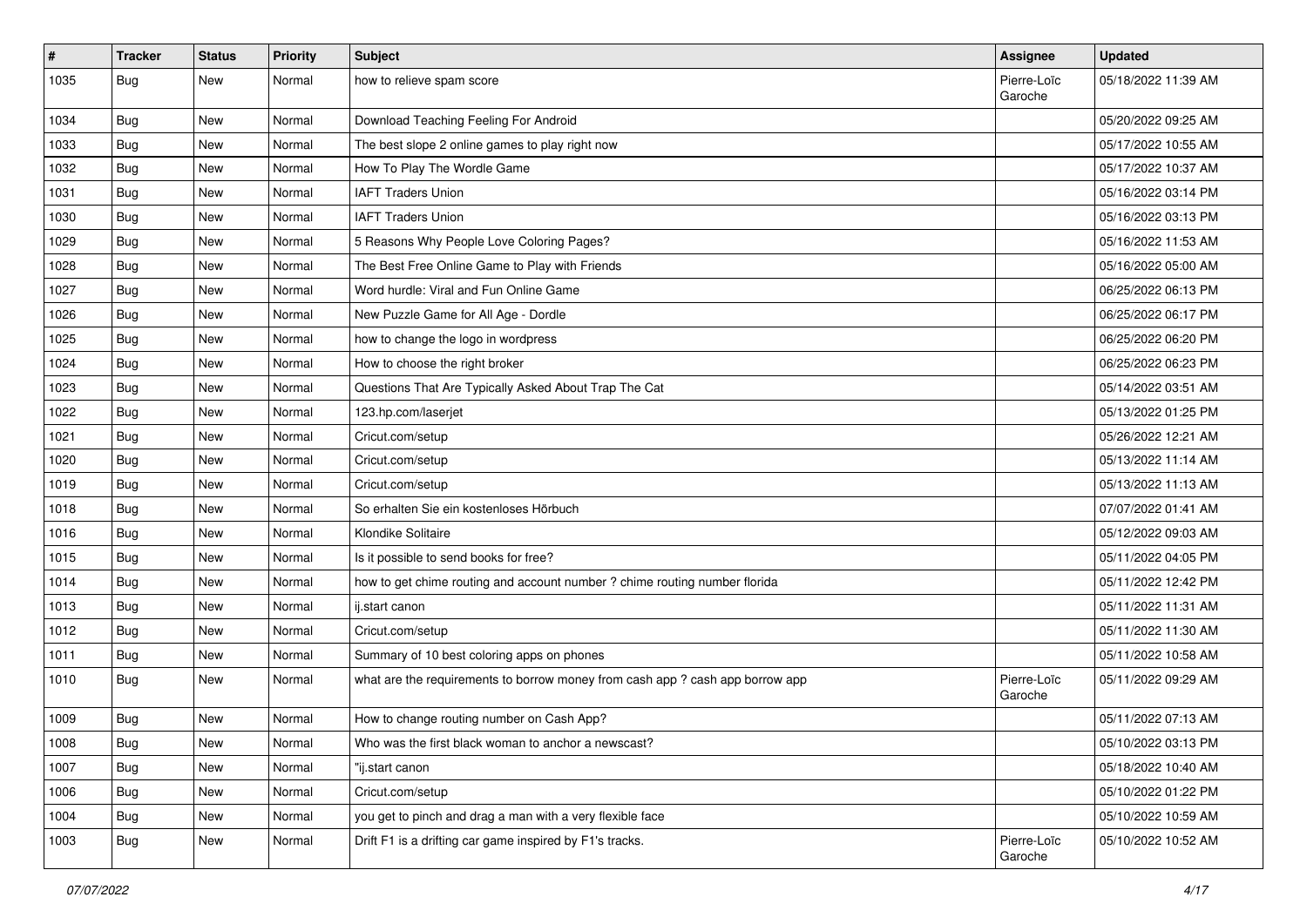| $\vert$ # | <b>Tracker</b> | <b>Status</b> | <b>Priority</b> | <b>Subject</b>                                                    | <b>Assignee</b>      | <b>Updated</b>      |
|-----------|----------------|---------------|-----------------|-------------------------------------------------------------------|----------------------|---------------------|
| 1002      | <b>Bug</b>     | New           | Normal          | Chemistry Assignment Help                                         |                      | 06/04/2022 09:58 AM |
| 1001      | Bug            | <b>New</b>    | Normal          | Venmo Keep Saying Error?                                          |                      | 06/27/2022 02:20 AM |
| 1000      | Bug            | <b>New</b>    | Normal          | Super easy way to zoom photos and upload to Instagram             | Christophe<br>Garion | 07/06/2022 01:59 PM |
| 999       | Bug            | <b>New</b>    | Normal          | Is there a way to find Google Feud answers?                       |                      | 06/28/2022 01:27 AM |
| 998       | Bug            | <b>New</b>    | Normal          | Is It Hard to Solve Wordle An                                     |                      | 06/27/2022 12:24 AM |
| 997       | Bug            | New           | Normal          | 123.hp.com/laserjet                                               |                      | 06/28/2022 09:48 AM |
| 996       | Bug            | New           | Normal          | Cricut.com/setup                                                  |                      | 06/27/2022 07:12 AM |
| 993       | Bug            | New           | Normal          | IO Games Free Online                                              |                      | 06/26/2022 09:41 AM |
| 992       | Bug            | <b>New</b>    | Normal          | So vergrößern Sie Ihr Instagram-Profilbild                        |                      | 06/26/2022 11:29 PM |
| 991       | Bug            | New           | Normal          | <b>MDMA MOLLY</b>                                                 |                      | 05/03/2022 12:03 AM |
| 990       | <b>Bug</b>     | New           | Normal          | Mushrooms                                                         |                      | 06/26/2022 05:41 AM |
| 989       | Bug            | <b>New</b>    | Normal          | Barewoods Wax Cigar                                               |                      | 07/07/2022 06:19 AM |
| 988       | <b>Bug</b>     | New           | Normal          | <b>Medicinal Mushrooms</b>                                        |                      | 06/27/2022 09:33 AM |
| 987       | Bug            | New           | Normal          | <b>Medicinal Mushrooms</b>                                        |                      | 06/27/2022 07:13 PM |
| 986       | Bug            | New           | Normal          | dbhdsvbhdf                                                        | Christophe<br>Garion | 06/27/2022 04:12 PM |
| 985       | Bug            | <b>New</b>    | Normal          | Find out the vitality of Facebook Phone Number:                   |                      | 06/27/2022 05:39 AM |
| 984       | <b>Bug</b>     | New           | Normal          | How to disable, permanently delete Twitter account on phone, PC   |                      | 07/07/2022 06:20 AM |
| 983       | <b>Bug</b>     | New           | Normal          | Finding issue in tekken 3 game?                                   |                      | 06/28/2022 03:26 AM |
| 982       | Bug            | <b>New</b>    | Normal          | Five sites that let you download free scenarios for your iPhone   |                      | 05/07/2022 09:34 PM |
| 981       | <b>Bug</b>     | <b>New</b>    | Normal          | VidMate Mod APK                                                   |                      | 06/28/2022 11:24 AM |
| 980       | Bug            | New           | Normal          | Free Gas Cards for the Unemployed                                 |                      | 06/28/2022 02:54 PM |
| 979       | Bug            | New           | Normal          | Free Gas Cards for the Unemployed                                 |                      | 07/05/2022 03:45 PM |
| 978       | <b>Bug</b>     | New           | Normal          | Delamore Lodge is a place to stay.                                |                      | 06/27/2022 04:57 AM |
| 977       | Bug            | <b>New</b>    | Normal          | Fans of the Old Country will like this book.                      |                      | 07/04/2022 06:54 AM |
| 976       | <b>Bug</b>     | New           | Normal          | How to delete the cash app account history right now?             | Hamza<br>Bourbouh    | 06/28/2022 11:22 AM |
| 975       | Bug            | New           | Normal          | Payback 2 Mod APK                                                 |                      | 05/05/2022 10:56 AM |
| 974       | <b>Bug</b>     | New           | Normal          | Watch NCAA Football Live Streaming Free                           |                      | 07/07/2022 03:42 AM |
| 972       | <b>Bug</b>     | New           | Normal          | How To Borrow Money From The Cash App? Get To Know About The Same |                      | 04/25/2022 07:30 AM |
| 971       | Bug            | New           | Normal          | How Do I Check Balance On Cash App Card With Optimum Ease?        |                      | 06/27/2022 08:16 PM |
| 970       | Bug            | New           | Normal          | The Amount Of Time Does Cash App Direct Deposit Time Take?        |                      | 07/05/2022 02:33 AM |
| 969       | Bug            | New           | Normal          | Watch NCAA Football Live Match Free                               |                      | 06/28/2022 01:31 PM |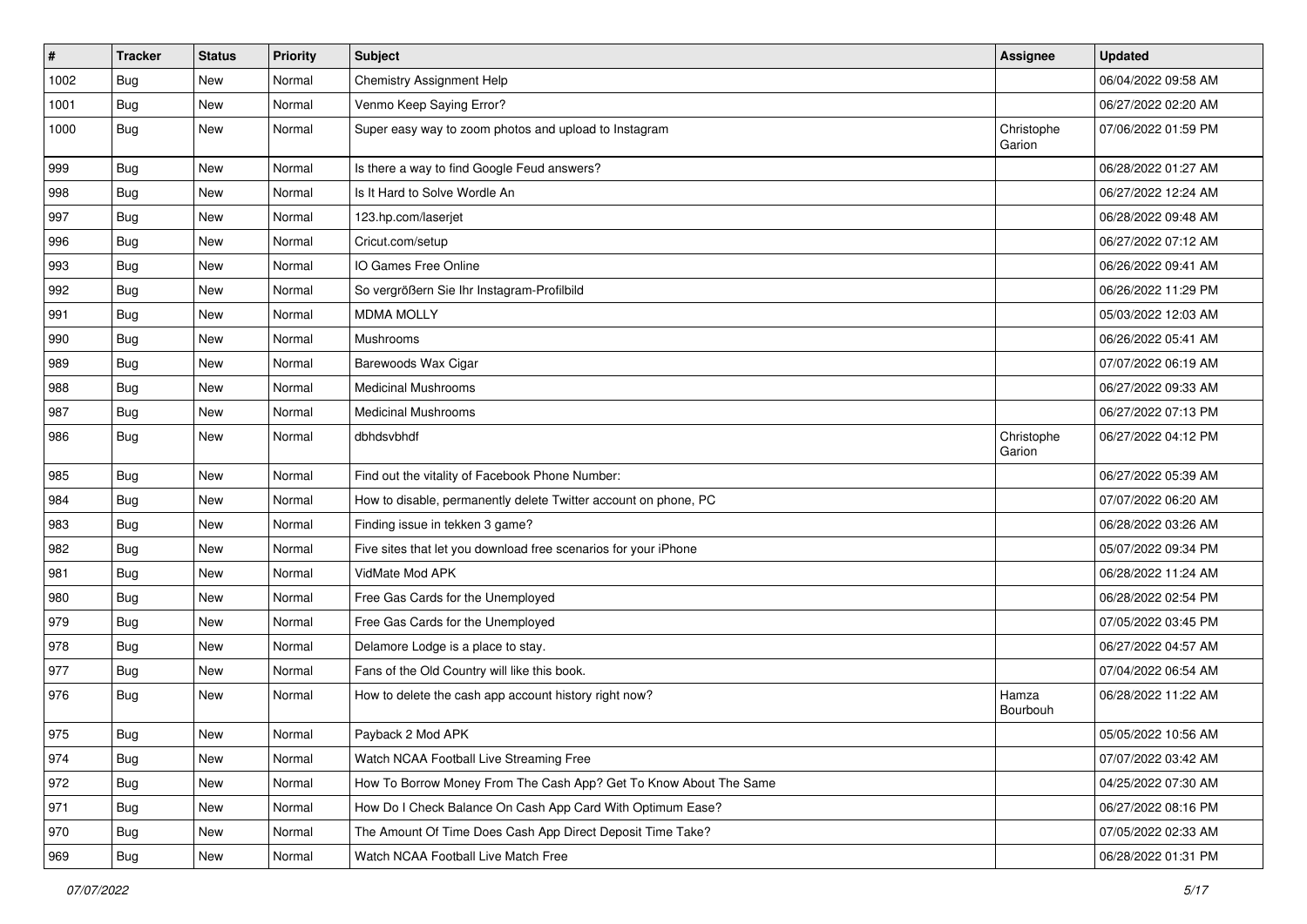| #   | <b>Tracker</b> | <b>Status</b> | <b>Priority</b> | <b>Subject</b>                                                                         | <b>Assignee</b>        | <b>Updated</b>      |
|-----|----------------|---------------|-----------------|----------------------------------------------------------------------------------------|------------------------|---------------------|
| 966 | <b>Bug</b>     | New           | Normal          | How to Download the Filmes                                                             |                        | 06/27/2022 03:25 AM |
| 965 | Bug            | <b>New</b>    | Normal          | Go with cash app customer service to know where I can load my cash app card            |                        | 06/28/2022 04:30 AM |
| 964 | Bug            | New           | Normal          | Can I Fix Cash App Transfer Failed Issues By Adding Sufficient Funds?                  |                        | 07/03/2022 11:10 PM |
| 962 | <b>Bug</b>     | New           | Normal          | Kostenlose Hörbücher                                                                   |                        | 06/26/2022 10:45 PM |
| 961 | Bug            | <b>New</b>    | Normal          | TeaTv is an Android                                                                    |                        | 07/07/2022 03:00 PM |
| 959 | <b>Bug</b>     | New           | Normal          | Get connected with cash app team-How to get money off cash app at walmart without card |                        | 06/27/2022 08:52 AM |
| 958 | <b>Bug</b>     | New           | Normal          | Avail Cash app support service to know Sutton bank cash app number                     |                        | 07/07/2022 08:29 AM |
| 957 | Bug            | New           | Normal          | From Where I Can Get Cheap Writing Services?                                           |                        | 04/20/2022 05:06 AM |
| 956 | Bug            | New           | Normal          | FNF Free Mods Online                                                                   |                        | 06/25/2022 09:59 PM |
| 955 | <b>Bug</b>     | New           | Normal          | How Long Does Verification Take On Cash App If You Apply For The Verification?         | Christophe<br>Garion   | 07/05/2022 02:41 PM |
| 954 | <b>Bug</b>     | New           | Normal          | AZ Screen Recorder Mod                                                                 |                        | 07/07/2022 01:37 PM |
| 953 | Bug            | <b>New</b>    | Normal          | Manga Dogs - Read Your Favorite Comics on Your Smartphone                              |                        | 07/06/2022 01:52 PM |
| 952 | <b>Bug</b>     | New           | Normal          | Canon IJ Network Tool                                                                  |                        | 06/26/2022 10:35 AM |
| 951 | <b>Bug</b>     | New           | Normal          | Canon.com/ijsetup                                                                      |                        | 06/27/2022 07:56 PM |
| 950 | Bug            | New           | Normal          | ij.start canon                                                                         |                        | 07/07/2022 10:49 AM |
| 949 | <b>Bug</b>     | New           | Normal          | <b>Educational Games</b>                                                               |                        | 06/15/2022 09:11 PM |
| 948 | Bug            | <b>New</b>    | Normal          | Canon IJ Network Tool                                                                  |                        | 06/27/2022 09:30 PM |
| 947 | <b>Bug</b>     | New           | Normal          | is Disney Now and Disney Plus different?                                               |                        | 07/07/2022 11:33 AM |
| 946 | Bug            | New           | Normal          | What is Plex and Is Plex Legal?                                                        |                        | 06/26/2022 05:23 AM |
| 945 | Bug            | <b>New</b>    | Normal          | TikTok 18 Mod Apk For Your Android                                                     |                        | 04/13/2022 09:32 AM |
| 943 | Bug            | New           | Normal          | ij.start canon                                                                         |                        | 04/13/2022 08:52 AM |
| 942 | <b>Bug</b>     | <b>New</b>    | Normal          | Canon IJ Network Tool                                                                  |                        | 04/13/2022 08:45 AM |
| 941 | <b>Bug</b>     | New           | Normal          | is Disney Now and Disney Plus different?                                               |                        | 07/05/2022 11:02 AM |
| 940 | <b>Bug</b>     | New           | Normal          | What is Plex and Is Plex Legal?                                                        |                        | 07/07/2022 12:28 PM |
| 939 | Bug            | New           | Normal          | Ability to change sound notifications                                                  | Christophe<br>Garion   | 06/27/2022 11:29 PM |
| 938 | Bug            | New           | Normal          | Would you like to have your own ringtone                                               | Christophe<br>Garion   | 06/26/2022 09:54 PM |
| 936 | <b>Bug</b>     | New           | Normal          | Avantages de l'extension AliTools pour faire du shopping sur Aliexpress                | Pierre-Loïc<br>Garoche | 04/12/2022 11:35 AM |
| 935 | <b>Bug</b>     | New           | Normal          | MovieBox Pro Apk - Watch Movies and TV Shows on Your Android Phone                     |                        | 07/04/2022 03:38 AM |
| 934 | <b>Bug</b>     | New           | Normal          | MovieBox Pro Apk - Watch Movies and TV Shows on Your Android Phone                     |                        | 05/10/2022 11:01 AM |
| 933 | <b>Bug</b>     | New           | Normal          | How Can I Watch Movies on My Mobile Phone                                              |                        | 06/24/2022 12:55 AM |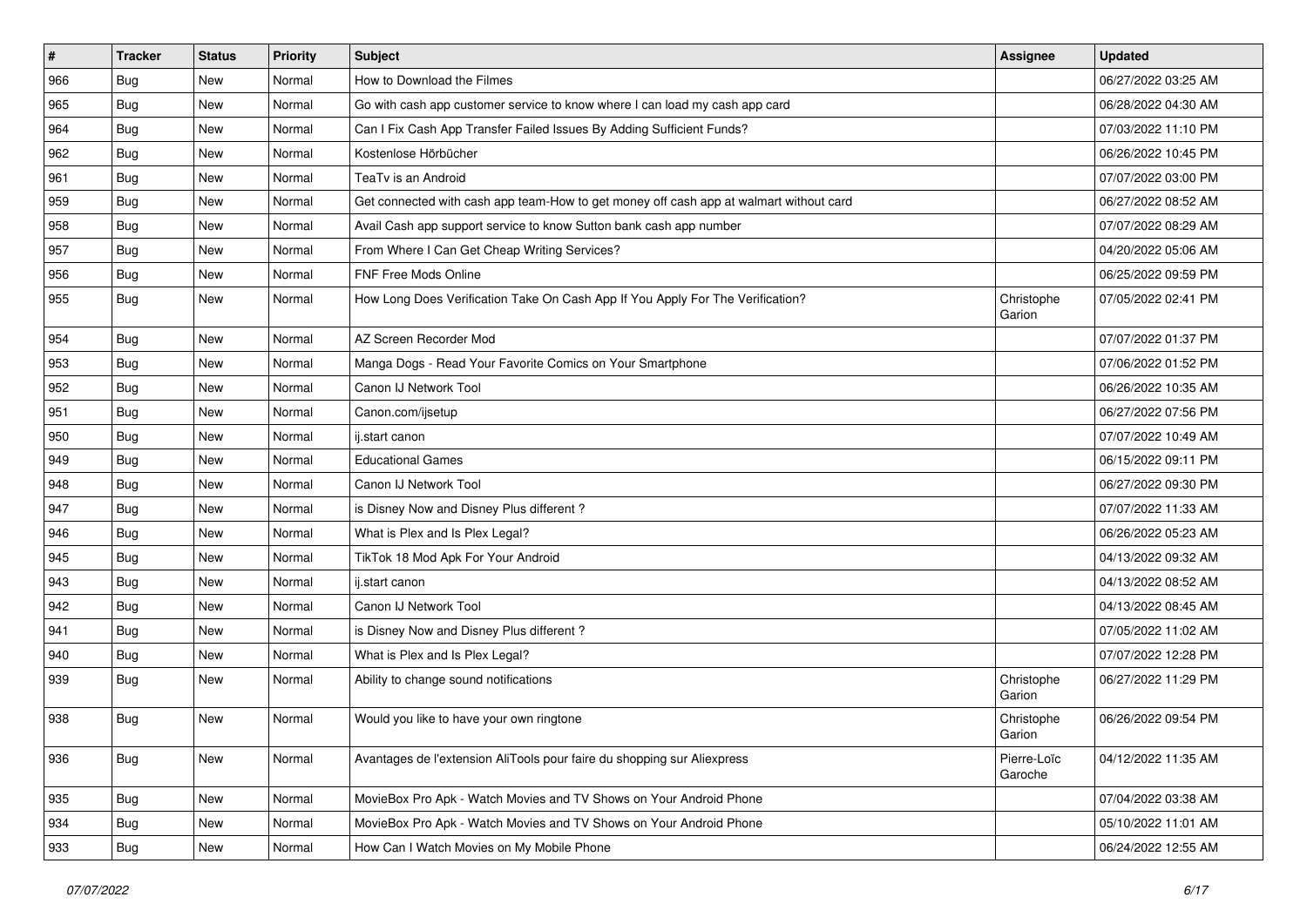| #   | <b>Tracker</b> | <b>Status</b> | <b>Priority</b> | Subject                                                                          | <b>Assignee</b>        | <b>Updated</b>      |
|-----|----------------|---------------|-----------------|----------------------------------------------------------------------------------|------------------------|---------------------|
| 932 | <b>Bug</b>     | New           | Normal          | The best epic, long-playing PC games will consume days of your life.             |                        | 05/15/2022 07:44 PM |
| 930 | <b>Bug</b>     | New           | Normal          | The best free games online                                                       |                        | 04/12/2022 09:05 AM |
| 929 | <b>Bug</b>     | New           | Normal          | Canon IJ Network Tool                                                            |                        | 04/12/2022 08:32 AM |
| 928 | <b>Bug</b>     | New           | Normal          | How Does Sutton Bank Cash App Customer Service Help In Answering Your Questions? |                        | 04/12/2022 11:36 AM |
| 926 | <b>Bug</b>     | New           | Normal          | tavor 7                                                                          |                        | 06/22/2022 05:08 PM |
| 925 | Bug            | New           | Normal          | tavor 7                                                                          |                        | 06/15/2022 03:45 AM |
| 924 | <b>Bug</b>     | New           | Normal          | buy tec 9                                                                        |                        | 04/11/2022 02:54 PM |
| 923 | Bug            | New           | Normal          | frenchies for sale                                                               |                        | 04/11/2022 02:35 PM |
| 922 | <b>Bug</b>     | New           | Normal          | Why Is The Need For Assignment Writing Services?                                 |                        | 07/07/2022 07:11 AM |
| 921 | <b>Bug</b>     | New           | Normal          | Canon IJ Network Tool                                                            |                        | 04/11/2022 09:00 AM |
| 920 | Bug            | New           | Normal          | Where I Can Get Essay Writing Services?                                          |                        | 04/11/2022 08:35 AM |
| 918 | <b>Bug</b>     | New           | Normal          | Antivirus for IOS                                                                |                        | 06/16/2022 10:36 PM |
| 917 | Bug            | <b>New</b>    | Normal          | Random Person Sent Me Money on Cash App-find solution?                           |                        | 04/09/2022 12:32 PM |
| 916 | <b>Bug</b>     | New           | Normal          | How long does it take to write a book?                                           |                        | 04/07/2022 12:15 PM |
| 915 | Bug            | New           | Normal          | Finance dissertation writing                                                     |                        | 04/07/2022 09:22 AM |
| 914 | Bug            | New           | Normal          | Wordle: how to play fashion games for free?                                      |                        | 04/07/2022 08:30 AM |
| 913 | <b>Bug</b>     | New           | Normal          | Canon IJ Network Tool                                                            |                        | 04/07/2022 06:21 AM |
| 912 | Bug            | <b>New</b>    | Normal          | Cuphead Mobile Game Review                                                       |                        | 06/09/2022 10:14 AM |
| 911 | <b>Bug</b>     | New           | Normal          | Aluminum Windows & Doors                                                         |                        | 07/06/2022 02:16 PM |
| 910 | <b>Bug</b>     | New           | Normal          | Each content looks unisize or not formated                                       |                        | 04/06/2022 11:21 AM |
| 909 | <b>Bug</b>     | New           | Normal          | Toca Life World APK                                                              |                        | 04/06/2022 04:52 AM |
| 908 | <b>Bug</b>     | New           | Normal          | <b>Toca Life World APK</b>                                                       |                        | 04/06/2022 03:18 AM |
| 907 | Bug            | New           | Normal          | Canon IJ Network Tool                                                            |                        | 04/04/2022 10:43 AM |
| 906 | <b>Bug</b>     | New           | Normal          | How To Change Cash App From Business To Personal Account For Any Reasons?        |                        | 04/04/2022 09:57 AM |
| 905 | Bug            | New           | Normal          | MINI MILITIA MOD APK                                                             |                        | 05/19/2022 01:54 PM |
| 898 | <b>Bug</b>     | New           | Normal          | Shadow Fight 2 Mod APK                                                           |                        | 04/02/2022 09:17 AM |
| 897 | Bug            | New           | Normal          | Slot Pulsa Pragmatic Play                                                        | <b>Xavier Thirioux</b> | 04/01/2022 12:08 PM |
| 895 | Bug            | New           | Normal          | Cash App Scams                                                                   |                        | 06/18/2022 02:36 PM |
| 893 | Bug            | New           | Normal          | klingeltone                                                                      |                        | 04/13/2022 11:06 AM |
| 892 | <b>Bug</b>     | New           | Normal          | Good game                                                                        |                        | 07/01/2022 10:25 AM |
| 891 | Bug            | New           | Normal          | The most interesting game today, have you tried it?                              |                        | 04/01/2022 09:17 AM |
| 889 | Bug            | New           | Normal          | What is Plex and how it's work?                                                  |                        | 04/01/2022 09:14 AM |
| 888 | Bug            | New           | Normal          | Is the Fox News Channel on Roku free?                                            |                        | 06/28/2022 06:58 PM |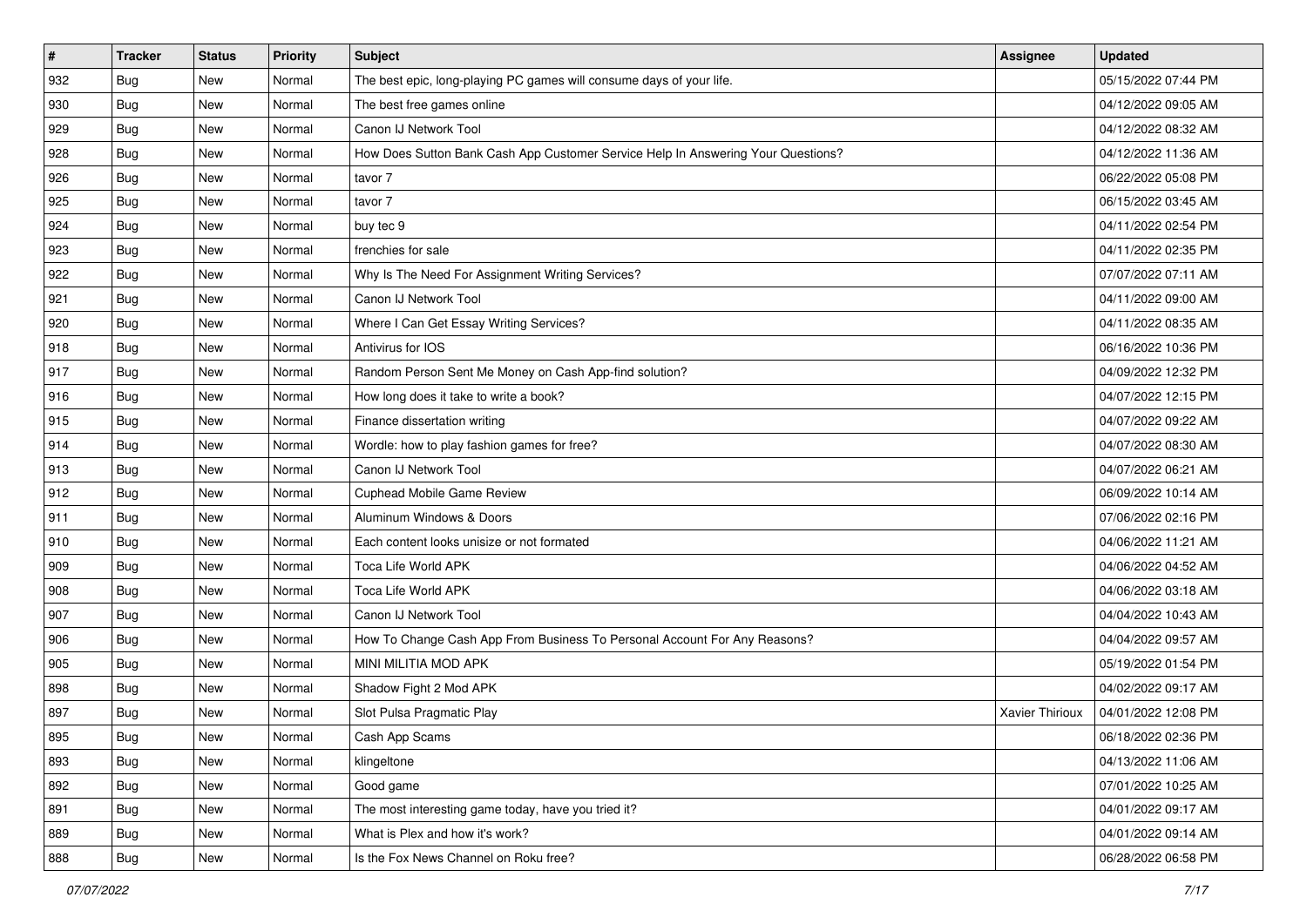| $\sharp$ | <b>Tracker</b> | <b>Status</b> | <b>Priority</b> | <b>Subject</b>                                                                   | <b>Assignee</b>        | <b>Updated</b>      |
|----------|----------------|---------------|-----------------|----------------------------------------------------------------------------------|------------------------|---------------------|
| 887      | <b>Bug</b>     | New           | Normal          | What is Plex and how it's work?                                                  |                        | 04/01/2022 09:16 AM |
| 886      | Bug            | <b>New</b>    | Normal          | Is the Fox News Channel on Roku free?                                            |                        | 07/03/2022 07:14 PM |
| 885      | Bug            | <b>New</b>    | Normal          | How to Install the Tele Latino App For Android                                   |                        | 03/28/2022 04:10 AM |
| 884      | <b>Bug</b>     | New           | Normal          | Why do Subway Surfers popular                                                    |                        | 04/01/2022 09:16 AM |
| 883      | Bug            | <b>New</b>    | Normal          | Langweilen Sie sich jemals bei der gleichen alten Schriftart auf Instagram?      |                        | 04/01/2022 09:16 AM |
| 882      | <b>Bug</b>     | New           | Normal          | How to change bank account on cash app?                                          |                        | 04/01/2022 09:16 AM |
| 880      | Bug            | New           | Normal          | Why do Subway Surfers popular                                                    |                        | 04/01/2022 09:16 AM |
| 878      | <b>Bug</b>     | New           | Normal          | Wie ist instazoom hilfreich beim Herunterladen von Instagram-Profilbildern       |                        | 04/08/2022 09:28 PM |
| 876      | Bug            | <b>New</b>    | Normal          | Download Full-Size Profile Pictures of Your Favorite Users With InstaDP          |                        | 04/01/2022 09:12 AM |
| 875      | <b>Bug</b>     | New           | Normal          | Red ball game                                                                    |                        | 04/01/2022 09:15 AM |
| 874      | Bug            | New           | Normal          | Cómo descargar Minecraft Apk                                                     |                        | 06/26/2022 08:01 AM |
| 873      | <b>Bug</b>     | New           | Normal          | Klingeltöne mp3                                                                  |                        | 04/13/2022 11:03 AM |
| 872      | Bug            | New           | Normal          | Poppy Playtime Horror Game Free                                                  |                        | 04/01/2022 09:11 AM |
| 870      | Bug            | New           | Normal          | Mahjong Solitaire                                                                |                        | 04/01/2022 09:12 AM |
| 869      | Bug            | New           | Normal          | Sonnerie Post Malone 2022                                                        |                        | 04/13/2022 11:05 AM |
| 865      | Bug            | New           | Normal          | Canon IJ Printer Utility                                                         |                        | 05/18/2022 07:24 PM |
| 864      | <b>Bug</b>     | New           | Normal          | Canon IJ Network Tool                                                            |                        | 04/01/2022 09:14 AM |
| 863      | Bug            | <b>New</b>    | Normal          | Canon IJ Network Tool                                                            |                        | 04/01/2022 09:12 AM |
| 862      | <b>Bug</b>     | New           | Normal          | none                                                                             |                        | 04/01/2022 09:11 AM |
| 860      | <b>Bug</b>     | New           | Normal          | pokemon guide                                                                    | Pierre-Loïc<br>Garoche | 06/18/2022 08:18 PM |
| 859      | Bug            | <b>New</b>    | Normal          | Canon IJ Network Tool                                                            |                        | 04/01/2022 09:13 AM |
| 858      | <b>Bug</b>     | New           | Normal          | opourid                                                                          | Christophe<br>Garion   | 04/01/2022 09:13 AM |
| 857      | Bug            | <b>New</b>    | Normal          | Welcome to the world of classic retro games                                      |                        | 04/01/2022 09:13 AM |
| 856      | Bug            | <b>New</b>    | Normal          | Online Classes Assistance Help For Student                                       |                        | 04/01/2022 09:13 AM |
| 855      | <b>Bug</b>     | New           | Normal          | Online Classes Assistance Help For Student                                       |                        | 04/01/2022 09:13 AM |
| 854      | <b>Bug</b>     | New           | Normal          | How To Resolve Password Problems Through Facebook Customer Service?              |                        | 04/09/2022 06:11 PM |
| 853      | Bug            | New           | Normal          | what is dr laser                                                                 |                        | 04/01/2022 09:13 AM |
| 852      | <b>Bug</b>     | <b>New</b>    | Normal          | How to cancel your French Bee flight within 24 hours?                            |                        | 04/01/2022 09:13 AM |
| 851      | Bug            | New           | Normal          | Laden Sie den kostenlosen MP3-Klingelton für Ihr Mobiltelefon herunter           |                        | 04/01/2022 09:14 AM |
| 850      | <b>Bug</b>     | New           | Normal          | Puppy Playtime APK Android                                                       |                        | 04/01/2022 09:14 AM |
| 849      | <b>Bug</b>     | New           | Normal          | FutEmax App Apk - Watch Soccer, Fantasy Football, And More On Your Mobile Device |                        | 04/01/2022 09:04 AM |
| 844      | Bug            | New           | Normal          | To know Chime Routing Number call on the helpline number                         |                        | 04/01/2022 08:58 AM |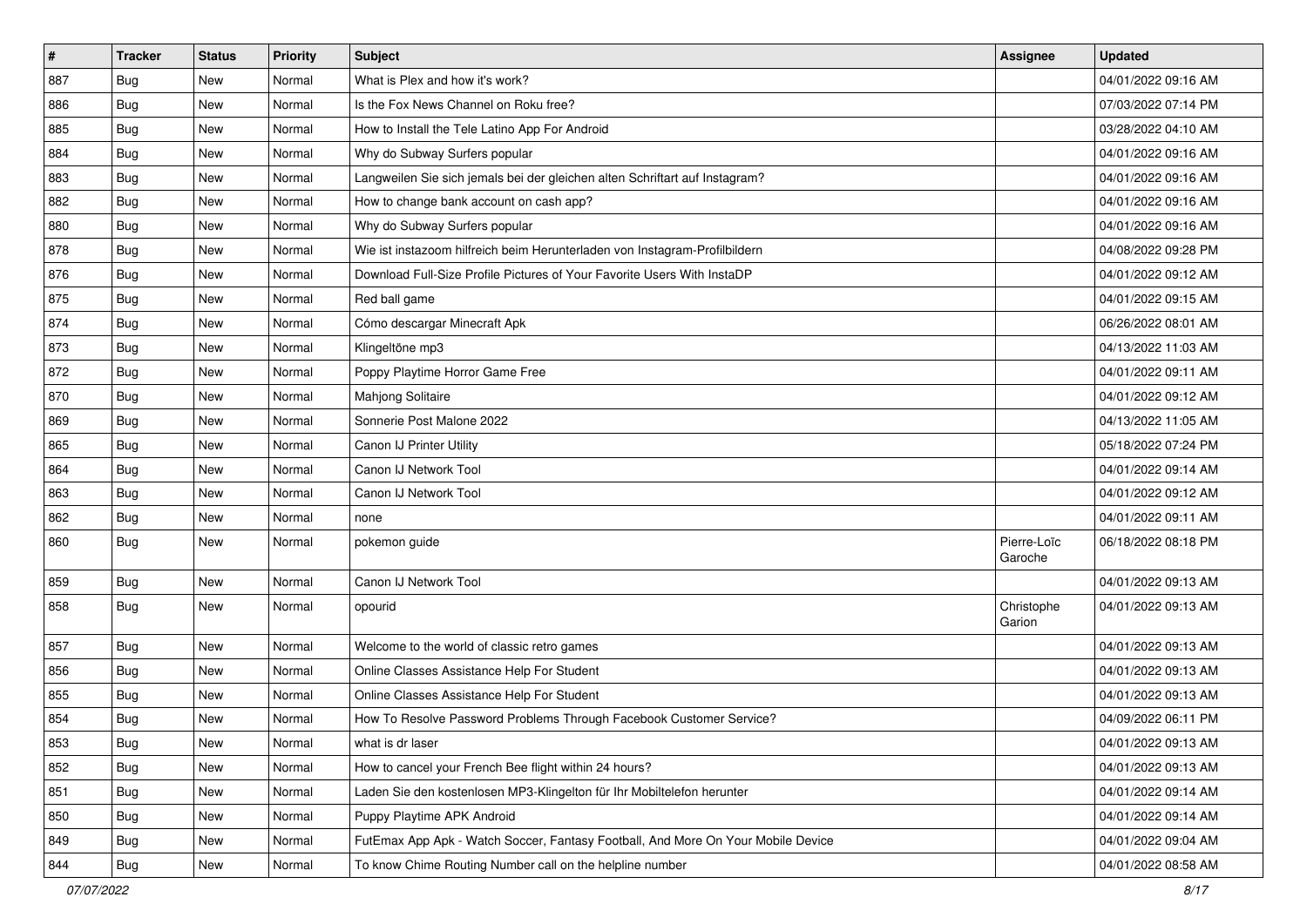| $\pmb{\#}$ | <b>Tracker</b> | <b>Status</b> | <b>Priority</b> | <b>Subject</b>                                                | <b>Assignee</b>        | <b>Updated</b>      |
|------------|----------------|---------------|-----------------|---------------------------------------------------------------|------------------------|---------------------|
| 843        | <b>Bug</b>     | New           | Normal          | Canon IJ Network Tool                                         |                        | 04/01/2022 08:58 AM |
| 842        | Bug            | <b>New</b>    | Normal          | Join the fun game                                             |                        | 04/01/2022 08:58 AM |
| 841        | <b>Bug</b>     | New           | Normal          | How do I activate FOX NOW?                                    |                        | 04/01/2022 08:58 AM |
| 840        | Bug            | New           | Normal          | Is Tubi really free and legal?                                |                        | 04/01/2022 08:58 AM |
| 839        | Bug            | <b>New</b>    | Normal          | How do I activate FOX NOW?                                    |                        | 04/01/2022 08:58 AM |
| 838        | Bug            | New           | Normal          | Celebrity Hunter Mod apk - Como instalá-lo                    |                        | 04/01/2022 08:58 AM |
| 837        | Bug            | New           | Normal          | To Create An Instagram Story                                  | Pierre-Loïc<br>Garoche | 04/01/2022 08:58 AM |
| 836        | <b>Bug</b>     | <b>New</b>    | Normal          | What Is The Required Amount To Pay As Cash App Clearance Fee? |                        | 04/01/2022 09:00 AM |
| 835        | Bug            | <b>New</b>    | Normal          | Build your strong army with Taming io                         |                        | 04/01/2022 08:59 AM |
| 834        | <b>Bug</b>     | New           | Normal          | Grasp the secret to relieve stress and fatigue                |                        | 04/01/2022 08:57 AM |
| 833        | Bug            | New           | Normal          | Does Direct Deposit Hit Chime- seek Chime Customer Service    |                        | 04/01/2022 08:59 AM |
| 832        | Bug            | <b>New</b>    | Normal          | Choque Royale Mod Apk                                         |                        | 04/01/2022 08:59 AM |
| 831        | <b>Bug</b>     | New           | Normal          | Build and shoot                                               |                        | 05/29/2022 04:47 PM |
| 830        | <b>Bug</b>     | New           | Normal          | Poppy Playtime APK                                            |                        | 06/27/2022 10:31 PM |
| 829        | Bug            | New           | Normal          | Write My Dissertation For Me UK                               | Pierre-Loïc<br>Garoche | 07/06/2022 02:41 AM |
| 828        | Bug            | <b>New</b>    | Normal          | Nursery management                                            |                        | 06/28/2022 12:10 PM |
| 827        | Bug            | New           | Normal          | Come To Know The Required Steps To Unlock Cash App Account    |                        | 04/01/2022 08:59 AM |
| 826        | Bug            | <b>New</b>    | Normal          | How to Dowload MXL TV Premium                                 |                        | 05/26/2022 03:34 PM |
| 825        | Bug            | <b>New</b>    | Normal          | Lucky Patcher Download                                        |                        | 07/07/2022 07:19 PM |
| 822        | <b>Bug</b>     | <b>New</b>    | Normal          | Dowload Your Boyfriend Game                                   |                        | 07/07/2022 07:49 AM |
| 821        | Bug            | <b>New</b>    | Normal          | Nicoo - A Review of the Popular Battle Royale Game            |                        | 06/28/2022 08:30 AM |
| 820        | <b>Bug</b>     | New           | Normal          | Metal Slug Apk para Android                                   |                        | 07/07/2022 09:35 AM |
| 819        | <b>Bug</b>     | New           | Normal          | Metal Slug Apk para Android                                   |                        | 06/27/2022 09:35 AM |
| 818        | Bug            | <b>New</b>    | Normal          | Have you ever played a basketball game?                       | Corentin<br>Lauverjat  | 04/01/2022 08:55 AM |
| 817        | <b>Bug</b>     | New           | Normal          | Pacman 30th Anniversary                                       |                        | 07/07/2022 02:33 AM |
| 816        | Bug            | New           | Normal          | Play Scribble io fun with everyone                            |                        | 07/02/2022 10:43 AM |
| 815        | Bug            | New           | Normal          | how do i call cash app customer service                       | Xavier Thirioux        | 07/07/2022 08:57 AM |
| 814        | <b>Bug</b>     | New           | Normal          | Stage Fright Cure                                             | Pierre-Loïc<br>Garoche | 06/28/2022 12:31 AM |
| 811        | <b>Bug</b>     | New           | Normal          | Canon IJ Network Tool                                         |                        | 07/03/2022 03:22 PM |
| 809        | <b>Bug</b>     | New           | Normal          | Smash Karts - immerse yourself in the exciting race           |                        | 07/07/2022 12:22 PM |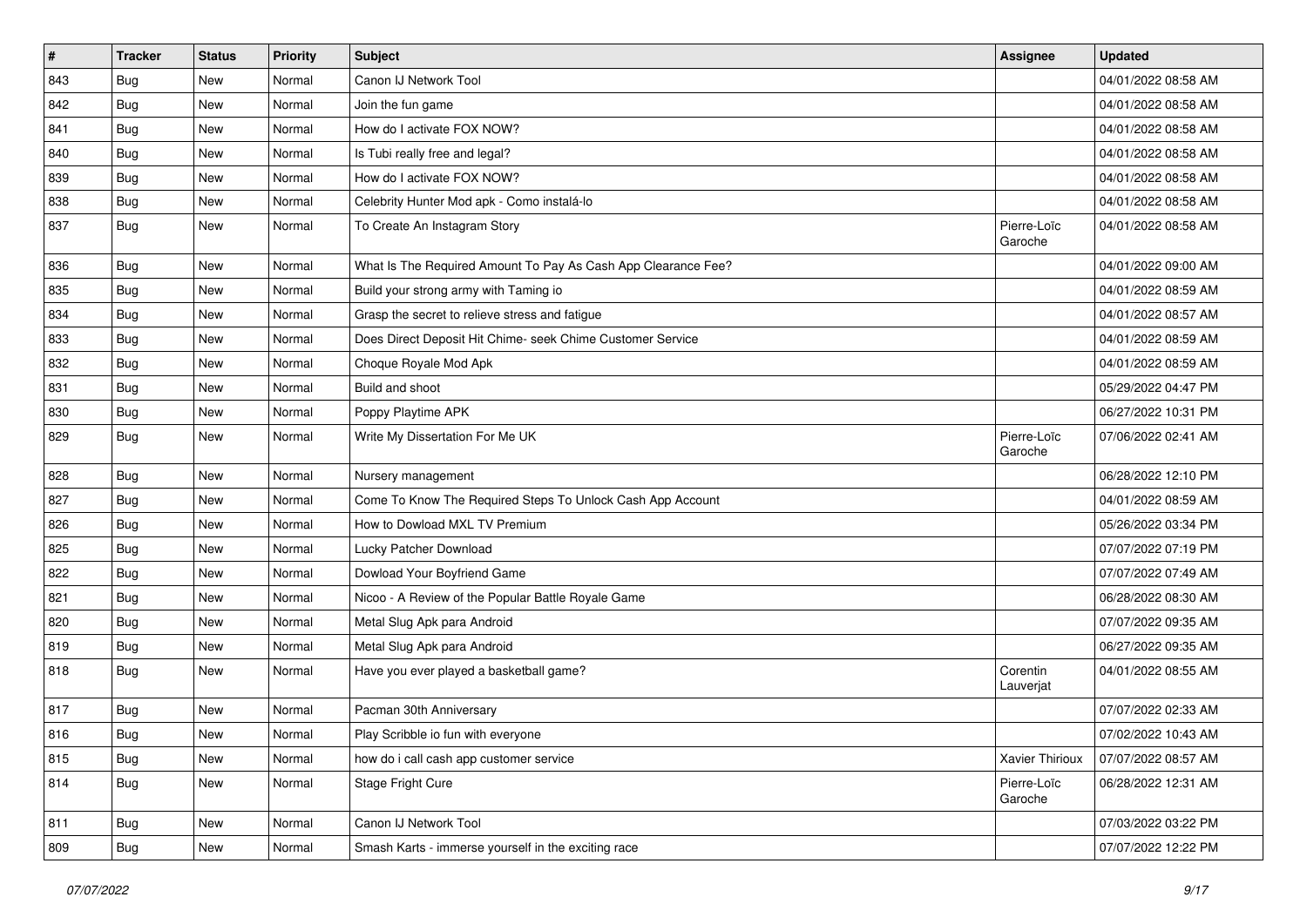| $\vert$ # | <b>Tracker</b> | <b>Status</b> | <b>Priority</b> | <b>Subject</b>                                                                | <b>Assignee</b>        | <b>Updated</b>      |
|-----------|----------------|---------------|-----------------|-------------------------------------------------------------------------------|------------------------|---------------------|
| 808       | <b>Bug</b>     | New           | Normal          | Sinnvolle Guten-Morgen-Grüße                                                  |                        | 07/03/2022 07:27 PM |
| 807       | Bug            | New           | Normal          | 1v1Battle is a strategic action 'Build and shoot' game                        |                        | 06/27/2022 06:52 AM |
| 805       | Bug            | New           | Normal          | Ketamine Online Store                                                         | Christophe<br>Garion   | 07/01/2022 02:49 AM |
| 804       | Bug            | New           | Normal          | Review                                                                        |                        | 07/07/2022 02:17 AM |
| 802       | Bug            | New           | Normal          | Who Is an ETL Engineer                                                        |                        | 07/05/2022 11:30 PM |
| 801       | Bug            | New           | Normal          | Who Is an ETL Engineer                                                        |                        | 07/06/2022 07:02 AM |
| 800       | Bug            | New           | Normal          | Who Is an ETL Engineer                                                        |                        | 07/06/2022 12:39 AM |
| 799       | <b>Bug</b>     | New           | Normal          | Who Is an ETL Engineer                                                        |                        | 07/04/2022 10:42 AM |
| 798       | Bug            | New           | Normal          | Who Is an ETL Engineer                                                        |                        | 07/07/2022 01:02 PM |
| 797       | Bug            | New           | Normal          | Psychedelic                                                                   | Christophe<br>Garion   | 07/06/2022 12:46 AM |
| 796       | Bug            | New           | Normal          | How Does Cash App ++ actually work and What is the process of it              |                        | 07/02/2022 11:27 PM |
| 795       | Bug            | New           | Normal          | Drift Boss - Exciting Race                                                    |                        | 07/06/2022 05:00 AM |
| 792       | Bug            | New           | Normal          | What is Google Camera Mod?                                                    |                        | 06/27/2022 10:20 AM |
| 791       | Bug            | New           | Normal          | Samsnung TV Plus is not working                                               |                        | 04/01/2022 09:03 AM |
| 790       | <b>Bug</b>     | New           | Normal          | My app                                                                        |                        | 04/01/2022 09:03 AM |
| 789       | <b>Bug</b>     | New           | Normal          | Full version                                                                  |                        | 07/07/2022 11:47 AM |
| 788       | <b>Bug</b>     | New           | Normal          | Intro Maker Mod APK                                                           |                        | 07/07/2022 03:38 PM |
| 787       | <b>Bug</b>     | New           | Normal          | Assured Assignment Help                                                       |                        | 07/07/2022 05:59 AM |
| 786       | Bug            | New           | Normal          | Best Assignment Help in Australia & UK                                        |                        | 07/05/2022 07:30 PM |
| 785       | <b>Bug</b>     | New           | Normal          | How To Get Money Off Cash App Without Card Or With A Card?                    |                        | 07/06/2022 05:26 AM |
| 784       | Bug            | New           | Normal          | How To Add Money On Cash App Card And Check The Funds?                        |                        | 07/07/2022 09:36 AM |
| 783       | Bug            | New           | Normal          | How Do I Determine The Reasons And Solutions To Fix Cash App Transfer Failed? |                        | 07/07/2022 04:46 PM |
| 782       | <b>Bug</b>     | New           | Normal          | Comment faire une sonnerie téléphonique                                       |                        | 07/07/2022 03:30 PM |
| 781       | Bug            | New           | Normal          | Free Whatsapp Group to Join                                                   |                        | 07/07/2022 03:54 PM |
| 780       | Bug            | New           | Normal          | Best Whatsapp Modified APKs                                                   | Pierre-Loïc<br>Garoche | 07/07/2022 03:53 AM |
| 777       | Bug            | New           | Normal          | Obtain driving instructions using Google Maps.                                |                        | 07/06/2022 07:35 AM |
| 776       | Bug            | New           | Normal          | Wibargain                                                                     |                        | 07/06/2022 01:36 AM |
| 775       | Bug            | New           | Normal          | cash app                                                                      |                        | 02/14/2022 08:20 AM |
| 774       | Bug            | New           | Normal          | Follow proper initiatives                                                     |                        | 07/07/2022 05:48 PM |
| 773       | <b>Bug</b>     | New           | Normal          | Spades - Play online free                                                     |                        | 07/06/2022 12:39 AM |
| 772       | Bug            | New           | Normal          | united airlines baggage policy                                                |                        | 07/07/2022 03:05 AM |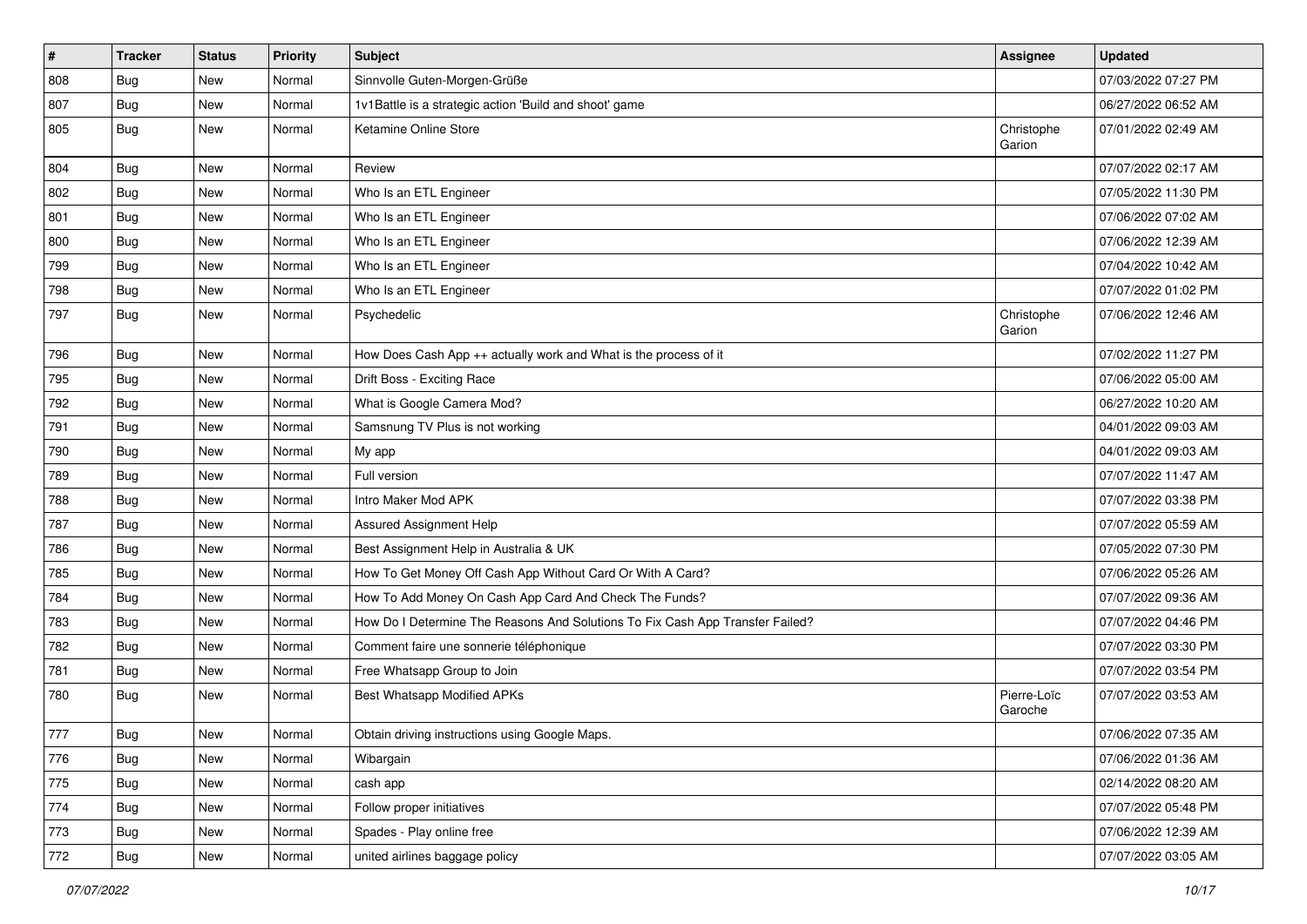| #   | <b>Tracker</b> | <b>Status</b> | <b>Priority</b> | Subject                                                                                             | <b>Assignee</b>        | <b>Updated</b>      |
|-----|----------------|---------------|-----------------|-----------------------------------------------------------------------------------------------------|------------------------|---------------------|
| 771 | <b>Bug</b>     | New           | Normal          | united airlines baggage policy                                                                      |                        | 07/07/2022 07:19 PM |
| 770 | Bug            | New           | Normal          | Canon IJ Network Tool                                                                               |                        | 07/06/2022 12:15 PM |
| 769 | Bug            | New           | Normal          | check my cash app                                                                                   |                        | 07/07/2022 05:52 AM |
| 768 | <b>Bug</b>     | New           | Normal          | Where can you buy best jackets online?                                                              |                        | 07/07/2022 10:56 AM |
| 767 | Bug            | <b>New</b>    | Normal          | apkmod                                                                                              |                        | 07/05/2022 11:57 AM |
| 766 | <b>Bug</b>     | New           | Normal          | Pobreflix Mod APK Review                                                                            |                        | 07/07/2022 01:17 PM |
| 765 | <b>Bug</b>     | New           | Normal          | Follow proper initiatives to check my cash app                                                      |                        | 07/07/2022 12:04 PM |
| 764 | Bug            | New           | Normal          | What is available to see what I can watch HBO Max?                                                  |                        | 07/07/2022 08:46 AM |
| 762 | <b>Bug</b>     | New           | Normal          | How To Add Money To A Cash App Card If Struggling With Low Amount?                                  |                        | 06/29/2022 10:53 AM |
| 761 | <b>Bug</b>     | <b>New</b>    | Normal          | What is it about basketball that makes it so popular in the United States?                          | Corentin<br>Lauverjat  | 07/05/2022 11:09 AM |
| 760 | <b>Bug</b>     | New           | Normal          | apkmod                                                                                              |                        | 06/27/2022 04:13 PM |
| 759 | Bug            | <b>New</b>    | Normal          | Canon IJ Network Tool                                                                               | Pierre-Loïc<br>Garoche | 07/07/2022 07:20 AM |
| 758 | Bug            | New           | Normal          | How Do I Study Consistently For Hours?                                                              |                        | 06/27/2022 12:49 AM |
| 757 | Bug            | <b>New</b>    | Normal          | Why Is Issue of Car Maintenance so Famous for the Consumers?                                        |                        | 04/01/2022 09:01 AM |
| 754 | <b>Bug</b>     | New           | Normal          | Cómo descargar tonos gratis de teléfono celular                                                     |                        | 07/05/2022 11:29 PM |
| 753 | <b>Bug</b>     | <b>New</b>    | Normal          | onlineessaygrader                                                                                   |                        | 06/28/2022 05:55 AM |
| 752 | <b>Bug</b>     | New           | Normal          | Plagerism checker                                                                                   |                        | 06/26/2022 06:33 PM |
| 750 | <b>Bug</b>     | New           | Normal          | Create a Report Template                                                                            |                        | 07/04/2022 04:40 PM |
| 749 | Bug            | <b>New</b>    | Normal          | The Best Bubble Shooter Game for Android                                                            |                        | 07/06/2022 11:51 AM |
| 748 | Bug            | New           | Normal          | Il y a quelques façons d'obtenir des sonneries gratuites pour votre iPhone                          |                        | 06/26/2022 11:24 PM |
| 747 | <b>Bug</b>     | New           | Normal          | How to Install Tyflex Plus on Your Android Device                                                   |                        | 07/07/2022 12:35 AM |
| 744 | <b>Bug</b>     | New           | Normal          | <b>Pixel Survive</b>                                                                                |                        | 06/28/2022 05:13 AM |
| 743 | <b>Bug</b>     | New           | Normal          | They promote 'pixel art' contests and a 'game jam' related to the work and figure of Carlos Casares |                        | 06/28/2022 12:04 PM |
| 742 | <b>Bug</b>     | <b>New</b>    | Normal          | How Long Does Cash App Support Take To Respond For A Better Support?                                |                        | 07/07/2022 02:29 PM |
| 741 | <b>Bug</b>     | New           | Normal          | <b>Blockchain Technology Solutions</b>                                                              |                        | 07/07/2022 06:25 PM |
| 739 | <b>Bug</b>     | New           | Normal          | law dissertation help                                                                               |                        | 06/27/2022 06:12 PM |
| 738 | Bug            | New           | Normal          | How Much Amount Do I Get Using The Referral Code For Cash App?                                      |                        | 06/27/2022 03:58 PM |
| 737 | Bug            | New           | Normal          | How Do I Talk To A Live Person At Facebook If Anything Is Doubtful?                                 |                        | 06/27/2022 09:59 PM |
| 736 | <b>Bug</b>     | New           | Normal          | I Want to Edit in My Website (transfer-factor.net) Unfortunately, Unable to Edit It                 |                        | 06/24/2022 07:32 AM |
| 735 | Bug            | New           | Normal          | A quick fix of how to get money back from cash app stocks                                           |                        | 07/07/2022 08:55 AM |
| 734 | <b>Bug</b>     | New           | Normal          | DR. STRANGE: Multiverse of Scheduling Madness!                                                      |                        | 06/28/2022 07:07 AM |
| 733 | <b>Bug</b>     | New           | Normal          | How does one go about getting a book deal?                                                          |                        | 06/28/2022 06:35 PM |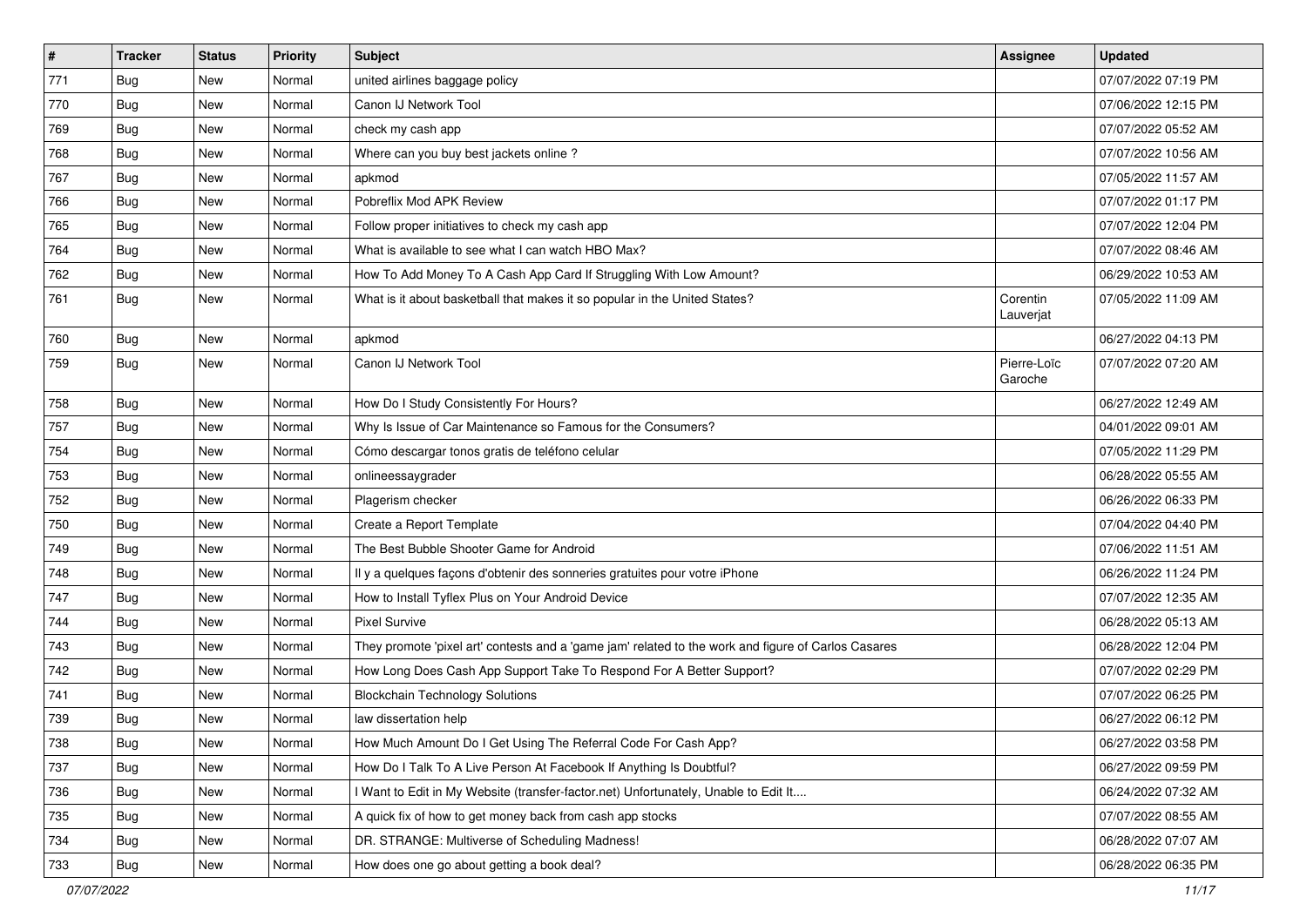| $\sharp$ | <b>Tracker</b> | <b>Status</b> | <b>Priority</b> | <b>Subject</b>                                                               | <b>Assignee</b>        | <b>Updated</b>      |
|----------|----------------|---------------|-----------------|------------------------------------------------------------------------------|------------------------|---------------------|
| 732      | <b>Bug</b>     | New           | Normal          | Get rectifications steps about why cash app transfer failed                  |                        | 07/07/2022 08:58 AM |
| 731      | Bug            | New           | Normal          | Avail Of Cash App Customer Service If Unable To Down Cash App Mobile App?    |                        | 07/06/2022 04:50 AM |
| 730      | Bug            | New           | Normal          | Canon IJ Network Tool                                                        |                        | 07/05/2022 07:20 PM |
| 729      | <b>Bug</b>     | New           | Normal          | Canon IJ Network Tool                                                        |                        | 06/28/2022 01:10 PM |
| 728      | <b>Bug</b>     | <b>New</b>    | Normal          | Will Cash App refund money if scammed? Hitches With Optimum Ease             |                        | 07/07/2022 04:07 PM |
| 727      | <b>Bug</b>     | New           | Normal          | Drive for speed simulator mod apk                                            | Pierre-Loïc<br>Garoche | 06/27/2022 06:33 AM |
| 726      | Bug            | <b>New</b>    | Normal          | Mobile Application Development Services                                      |                        | 07/06/2022 06:41 AM |
| 724      | Bug            | New           | Normal          | Dial Chime Customer support number for a quick response                      |                        | 07/07/2022 11:24 AM |
| 722      | <b>Bug</b>     | New           | Normal          | Vergrößern Sie Instagram-Fotos mit instazoom                                 | Christophe<br>Garion   | 07/07/2022 06:53 PM |
| 721      | <b>Bug</b>     | <b>New</b>    | Normal          | Cómo instalar un Mod Apk                                                     |                        | 07/05/2022 08:54 PM |
| 720      | Bug            | <b>New</b>    | Normal          | How does Cash App Phone Number provide a quick treatment?                    |                        | 07/07/2022 09:00 AM |
| 719      | <b>Bug</b>     | New           | Normal          | How Do I Send \$5000 Through Cash App Account With Ease?                     |                        | 07/06/2022 09:30 AM |
| 717      | Bug            | New           | Normal          | Disney Plus Apk - Watch Movies and TV Shows on Your Device                   |                        | 07/07/2022 11:29 AM |
| 716      | Bug            | <b>New</b>    | Normal          | La celebración de un BabyShower.                                             |                        | 07/07/2022 03:43 PM |
| 715      | Bug            | New           | Normal          | Puppy Playtime Descargar gratis                                              |                        | 07/05/2022 11:53 PM |
| 714      | <b>Bug</b>     | New           | Normal          | Cuevana 3 Premium - Enjoy Your Favorite Movies and TV Shows on Your Smart TV |                        | 07/07/2022 12:54 PM |
| 712      | <b>Bug</b>     | New           | Normal          | Tips and Tricks                                                              |                        | 07/07/2022 12:30 PM |
| 711      | <b>Bug</b>     | New           | Normal          | Human Fall Flat Apk Download                                                 |                        | 07/01/2022 01:14 AM |
| 710      | Bug            | <b>New</b>    | Normal          | Take Necessary Assistance If You Are Unable Activate Cash App Card           |                        | 07/07/2022 11:03 AM |
| 709      | <b>Bug</b>     | New           | Normal          | How To Load Cash App Card At Walmart Without Having To Face Any Hassle?      |                        | 07/07/2022 06:34 PM |
| 708      | Bug            | New           | Normal          | Efficient ways to proceed with the cash app dispute process?                 |                        | 07/06/2022 02:00 AM |
| 707      | <b>Bug</b>     | New           | Normal          | Why Accounting Assignments Are Beneficial For The Students?                  | Pierre-Loïc<br>Garoche | 07/04/2022 06:59 PM |
| 706      | Bug            | <b>New</b>    | Normal          | How Can You Cancel A Cash App Payment Without Any Prior Information?         |                        | 07/07/2022 04:37 PM |
| 705      | <b>Bug</b>     | New           | Normal          | wuxiaworld                                                                   |                        | 07/07/2022 07:52 AM |
| 704      | <b>Bug</b>     | New           | Normal          | Reach support team of Chime Customer Service for instant help                |                        | 07/05/2022 02:23 AM |
| 703      | Bug            | New           | Normal          | For real-time help, dial Facebook customer service number                    |                        | 07/05/2022 02:40 PM |
| 702      | Bug            | New           | Normal          | Avail Chime Customer Service to know How To Get Chime Bank Statement         |                        | 07/07/2022 05:44 AM |
| 701      | <b>Bug</b>     | New           | Normal          | Why Law Essay Helper UK is Necessary?                                        |                        | 07/06/2022 05:01 AM |
| 700      | <b>Bug</b>     | New           | Normal          | Cómo descargar Poppy Playtime                                                |                        | 04/01/2022 09:30 AM |
| 699      | <b>Bug</b>     | New           | Normal          | Would you be able to utilize Cash App Twitch?                                |                        | 07/07/2022 07:02 PM |
| 697      | Bug            | New           | Normal          | How to Descargar Pura TV For Android                                         |                        | 07/05/2022 03:29 PM |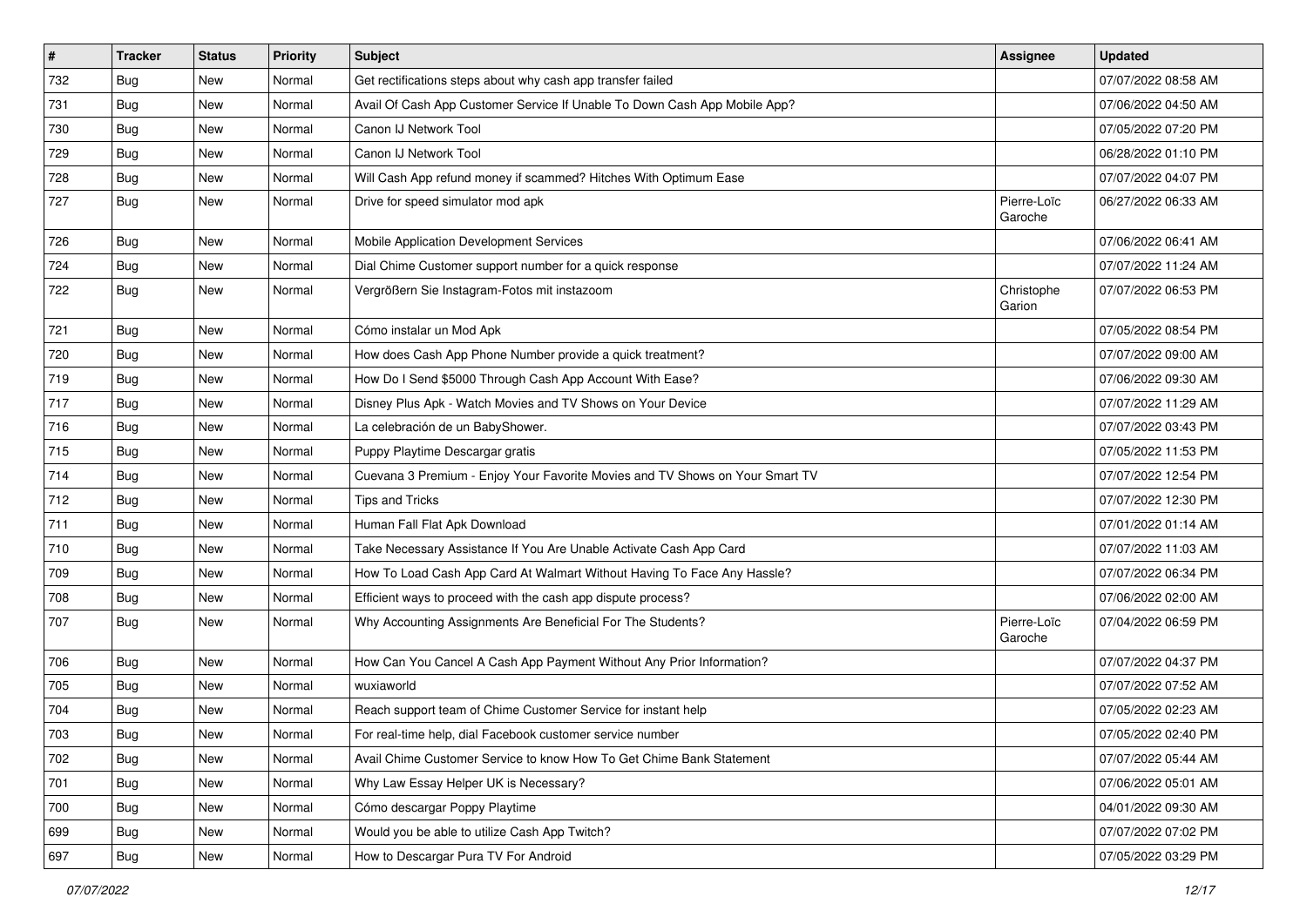| $\vert$ # | <b>Tracker</b> | <b>Status</b> | <b>Priority</b> | <b>Subject</b>                                                        | <b>Assignee</b>        | <b>Updated</b>      |
|-----------|----------------|---------------|-----------------|-----------------------------------------------------------------------|------------------------|---------------------|
| 696       | <b>Bug</b>     | New           | Normal          | How to Install the TuMangaOnline App                                  |                        | 07/05/2022 05:37 PM |
| 695       | <b>Bug</b>     | New           | Normal          | Refer Listas IPTV Apk                                                 |                        | 07/07/2022 03:58 AM |
| 694       | Bug            | New           | Normal          | How to Get Guidance On How To Cash App Withdrawal Limit?              | Christophe<br>Garion   | 07/07/2022 11:18 AM |
| 692       | Bug            | New           | Normal          | Esports 888b                                                          |                        | 07/06/2022 03:20 AM |
| 691       | <b>Bug</b>     | New           | Normal          | tea garden dublin                                                     |                        | 04/01/2022 09:31 AM |
| 690       | Bug            | New           | Normal          | campervan hire                                                        |                        | 07/05/2022 02:00 PM |
| 689       | <b>Bug</b>     | New           | Normal          | How to use twitch.tv/activate?                                        |                        | 07/07/2022 09:08 AM |
| 688       | <b>Bug</b>     | New           | Normal          | How to use twitch.tv/activate?                                        |                        | 07/07/2022 04:54 PM |
| 687       | <b>Bug</b>     | New           | Normal          | How to use twitch.tv/activate?                                        |                        | 07/07/2022 03:17 PM |
| 686       | <b>Bug</b>     | New           | Normal          | Welcome To The Most Demandable Mahipalpur Escorts Agency              |                        | 07/07/2022 12:50 AM |
| 684       | <b>Bug</b>     | New           | Normal          | Difference between paper map and online map                           |                        | 07/07/2022 05:19 AM |
| 682       | <b>Bug</b>     | New           | Normal          | Does Facebook customer service live chat allow to speak with someone? |                        | 07/05/2022 06:09 PM |
| 679       | Bug            | New           | Normal          | Word Finder helps you to play word games better                       |                        | 04/01/2022 09:34 AM |
| 678       | <b>Bug</b>     | New           | Normal          | How to be a winner in buidnow gg                                      |                        | 07/06/2022 10:43 AM |
| 677       | <b>Bug</b>     | New           | Normal          | Logo Design Services Near Me                                          |                        | 07/07/2022 02:44 PM |
| 676       | <b>Bug</b>     | New           | Normal          | Does Facebook customer service live chat allow to speak with someone? |                        | 04/01/2022 09:39 AM |
| 675       | Bug            | New           | Normal          | What Are Smart Tactics To Fix Cash App Transfer Failed Hurdles?       |                        | 06/27/2022 09:51 AM |
| 674       | <b>Bug</b>     | New           | Normal          | The best game in 2021                                                 | Pierre-Loïc<br>Garoche | 07/07/2022 12:49 AM |
| 673       | <b>Bug</b>     | New           | Normal          | Learn the basics of pixel art - Clear grid                            |                        | 07/06/2022 01:32 PM |
| 672       | <b>Bug</b>     | New           | Normal          | The easiest way to delete ringtones on iPhone                         |                        | 07/07/2022 09:20 AM |
| 671       | <b>Bug</b>     | New           | Normal          | Hot games                                                             | Pierre-Loïc<br>Garoche | 07/06/2022 02:14 AM |
| 670       | <b>Bug</b>     | New           | Normal          | JTWhatsApp Apk - The New and Improved WhatsApp                        |                        | 07/07/2022 10:17 AM |
| 668       | Bug            | New           | Normal          | Get to know Cash App Refund Process here                              |                        | 07/05/2022 05:09 PM |
| 667       | <b>Bug</b>     | New           | Normal          | What Is a Ringtone?                                                   |                        | 07/04/2022 09:55 AM |
| 666       | <b>Bug</b>     | New           | Normal          | 470+ pages à colorier de Noël                                         |                        | 07/06/2022 01:35 PM |
| 664       | Bug            | New           | Normal          | Tea TV Apk Download - The Best Way to Watch Movies Offline            |                        | 07/06/2022 09:58 AM |
| 663       | Bug            | New           | Normal          | Know how the Cash app twitches words in a detailed way.               | Pierre-Loïc<br>Garoche | 06/28/2022 07:08 PM |
| 662       | Bug            | New           | Normal          | Oreo TV Download - The Easiest Way to Watch Live TV                   |                        | 07/05/2022 12:10 PM |
| 661       | <b>Bug</b>     | New           | Normal          | Turbo VPN MOD APK Download                                            |                        | 07/05/2022 11:24 AM |
| 660       | Bug            | New           | Normal          | Anchovies Nutrition Facts And Health Benefits                         |                        | 04/01/2022 09:40 AM |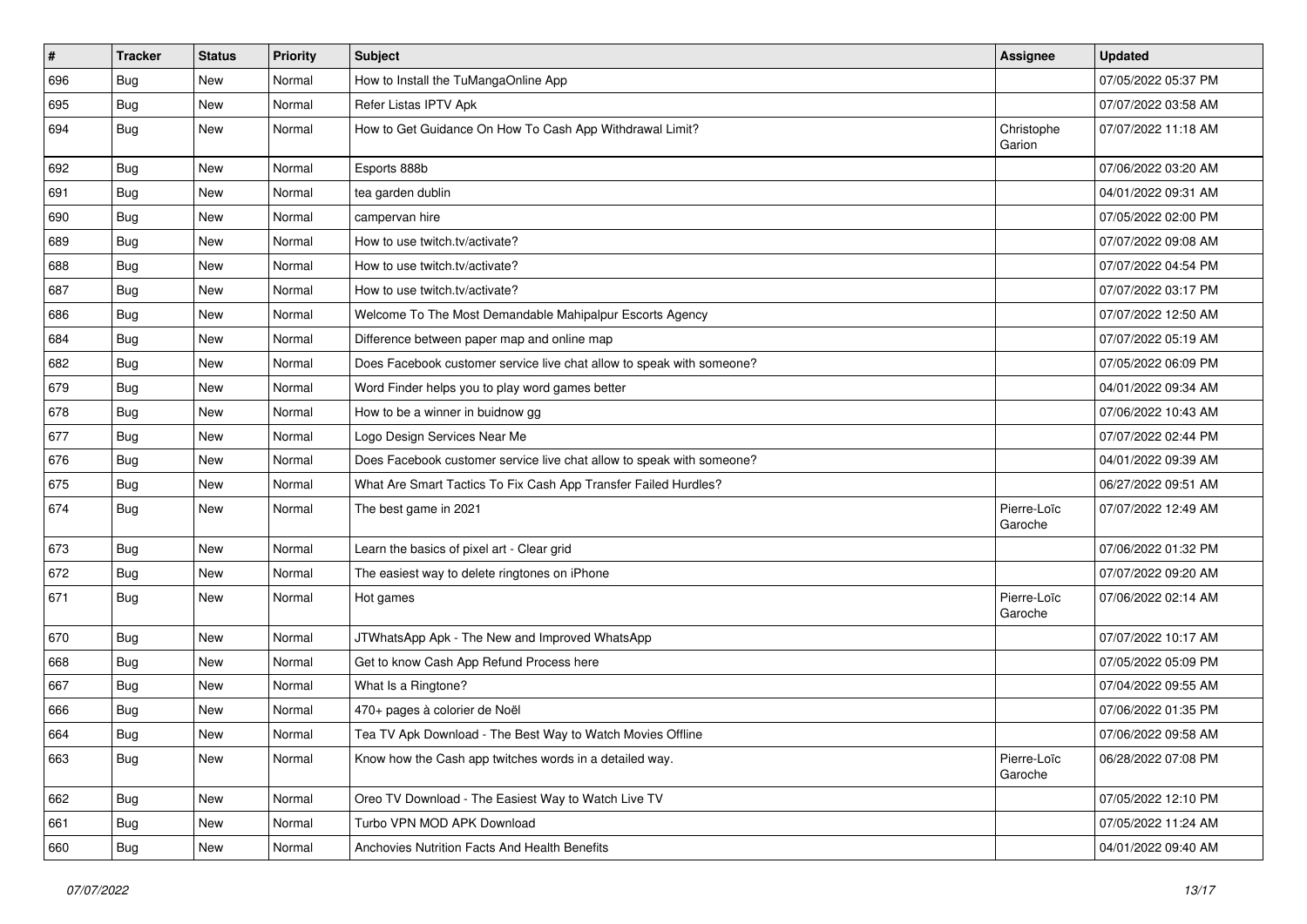| $\sharp$ | <b>Tracker</b> | <b>Status</b> | <b>Priority</b> | Subject                                                                          | <b>Assignee</b> | <b>Updated</b>      |
|----------|----------------|---------------|-----------------|----------------------------------------------------------------------------------|-----------------|---------------------|
| 659      | <b>Bug</b>     | New           | Normal          | Olive Oil Properties And Health Benefits                                         |                 | 07/07/2022 11:36 AM |
| 658      | <b>Bug</b>     | New           | Normal          | Watermelon Nutrition Facts And Health Benefits                                   |                 | 07/07/2022 01:10 PM |
| 657      | Bug            | New           | Normal          | Coconut Nutrition Facts And Health Benefits                                      |                 | 07/07/2022 08:23 AM |
| 656      | Bug            | New           | Normal          | Kiwi Nutrition Facts And Health Benefits                                         |                 | 07/05/2022 04:52 AM |
| 655      | Bug            | New           | Normal          | <b>Eggplant Health Benefits</b>                                                  |                 | 07/07/2022 04:01 PM |
| 653      | <b>Bug</b>     | New           | Normal          | Jujube (Jinjoles): Properties And Health Benefits                                |                 | 07/02/2022 08:17 PM |
| 652      | Bug            | New           | Normal          | Sesame Health Benefits                                                           |                 | 07/03/2022 12:28 PM |
| 651      | <b>Bug</b>     | New           | Normal          | Salmon Health Benefits                                                           |                 | 07/05/2022 12:09 PM |
| 650      | Bug            | New           | Normal          | <b>Cherries Health Benefits</b>                                                  |                 | 07/05/2022 11:57 PM |
| 645      | Bug            | New           | Normal          | thong tin chinh xac nhat hom nay                                                 |                 | 07/07/2022 05:47 PM |
| 644      | <b>Bug</b>     | New           | Normal          | <b>TeaTV App Review</b>                                                          |                 | 07/06/2022 03:32 AM |
| 643      | Bug            | New           | Normal          | Oreo TV Apk Download                                                             |                 | 07/06/2022 09:43 AM |
| 642      | Bug            | New           | Normal          | thong tin thoi tiet ngay hom nay                                                 |                 | 07/04/2022 12:09 AM |
| 641      | Bug            | New           | Normal          | Get Best Economics Dissertation Writing Service                                  |                 | 06/25/2022 10:04 AM |
| 640      | <b>Bug</b>     | New           | Normal          | play game with me                                                                |                 | 07/03/2022 03:41 PM |
| 639      | Bug            | New           | Normal          | thong tin chinh xac                                                              |                 | 07/07/2022 04:45 AM |
| 638      | Bug            | New           | Normal          | Run 3 game                                                                       |                 | 07/07/2022 01:28 PM |
| 636      | Bug            | New           | Normal          | What is the most popular furniture color?                                        |                 | 07/07/2022 12:47 PM |
| 635      | Bug            | New           | Normal          | Buy Steroids Online with OurMedicnes.com   Best Quality Steroids                 |                 | 07/07/2022 10:54 AM |
| 634      | Bug            | New           | Normal          | Buy Vidalista Tablets (Tadalafil) at [\$25 OFF + Free Shipping] Vidalistatablets |                 | 07/07/2022 04:04 AM |
| 633      | Bug            | New           | Normal          | How i can i solve my issue                                                       |                 | 04/01/2022 09:38 AM |
| 632      | Bug            | New           | Normal          | CheapestMedsShop   100% Safe Medicines Online in UK & AUS.                       |                 | 07/06/2022 03:10 AM |
| 631      | Bug            | New           | Normal          | How Can I Load Cash App Card at Walmart straight away?                           |                 | 07/07/2022 05:01 PM |
| 630      | <b>Bug</b>     | New           | Normal          | How Can I Load Cash App Card at Walmart straight away?                           |                 | 06/26/2022 12:04 AM |
| 629      | Bug            | New           | Normal          | How Can I Load Cash App Card at Walmart straight away?                           |                 | 07/07/2022 02:24 AM |
| 628      | Bug            | New           | Normal          | CV reviewing services!                                                           |                 | 07/07/2022 02:22 PM |
| 627      | <b>Bug</b>     | New           | Normal          | <b>HELO</b>                                                                      |                 | 07/07/2022 05:00 AM |
| 625      | I Bug          | New           | Normal          | The best free online driving directions tool                                     |                 | 04/01/2022 09:28 AM |
| 624      | <b>Bug</b>     | New           | Normal          | Use go with the Driving Directions for your go                                   |                 | 07/03/2022 10:13 AM |
| 623      | Bug            | New           | Normal          | Listen to online radio stations for mobile phones                                |                 | 07/07/2022 01:35 AM |
| 622      | <b>Bug</b>     | New           | Normal          | CheapestMedsShop   100% Safe Medicines Online in UK & AUS.                       |                 | 07/07/2022 01:46 PM |
| 621      | Bug            | New           | Normal          | Buy All Modafinil & Armodafinil Tablets @Buy Modafinil US                        |                 | 07/06/2022 12:06 PM |
| 620      | <b>Bug</b>     | New           | Normal          | Viagra Meds: Fastest & Quick Delivery On Your Doorstep - USA                     |                 | 07/05/2022 01:45 AM |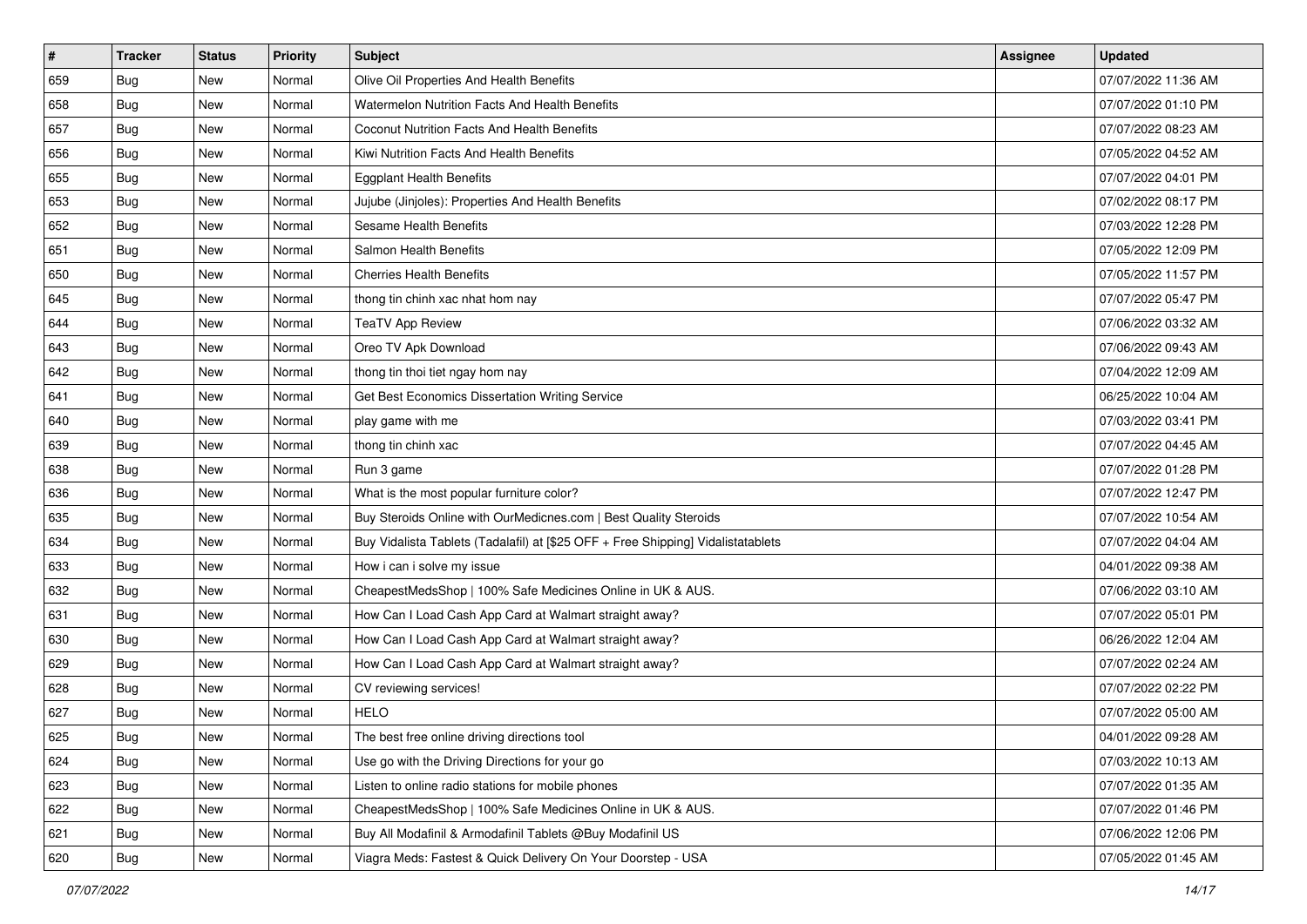| $\vert$ # | <b>Tracker</b> | <b>Status</b> | <b>Priority</b> | Subject                                                                                                                                                                                                                                                               | <b>Assignee</b>        | <b>Updated</b>      |
|-----------|----------------|---------------|-----------------|-----------------------------------------------------------------------------------------------------------------------------------------------------------------------------------------------------------------------------------------------------------------------|------------------------|---------------------|
| 619       | Bug            | New           | Normal          | Online Trusted Medicine Store in US for Health - Genericmedsupply                                                                                                                                                                                                     |                        | 07/07/2022 05:20 PM |
| 618       | <b>Bug</b>     | <b>New</b>    | Normal          | Buy Steroids Online with OurMedicnes.com   Best Quality Steroids                                                                                                                                                                                                      |                        | 07/07/2022 08:45 AM |
| 617       | Bug            | New           | Normal          | Buy Vidalista Tablets (Tadalafil) at [\$25 OFF + Free Shipping] Vidalistatablets                                                                                                                                                                                      |                        | 07/06/2022 04:44 AM |
| 616       | Bug            | New           | Normal          | Buy Anavar Tablets   Anavar For Sale in USA, UK & Australia                                                                                                                                                                                                           |                        | 07/07/2022 02:00 AM |
| 615       | Bug            | <b>New</b>    | Normal          | CheapestMedsShop   100% Safe Medicines Online in USA UK & AUS.                                                                                                                                                                                                        |                        | 07/05/2022 09:58 AM |
| 614       | Bug            | New           | Normal          | Como baixar o MOD APK no celular                                                                                                                                                                                                                                      |                        | 07/07/2022 04:48 PM |
| 613       | Bug            | <b>New</b>    | Normal          | Buy Aspadol 100mg Tab Online in US, UK, AU   Erospharmacy                                                                                                                                                                                                             |                        | 07/07/2022 06:28 PM |
| 612       | Bug            | New           | Normal          | Luxury Slingshot Rental                                                                                                                                                                                                                                               |                        | 07/04/2022 12:31 AM |
| 607       | Bug            | <b>New</b>    | Normal          | Vex 5                                                                                                                                                                                                                                                                 |                        | 06/27/2022 11:24 PM |
| 604       | Bug            | <b>New</b>    | Normal          | Idle Game Online                                                                                                                                                                                                                                                      |                        | 07/03/2022 01:49 PM |
| 603       | <b>Bug</b>     | New           | Normal          | Premiere gratuito da lista de IPTV                                                                                                                                                                                                                                    |                        | 07/04/2022 01:09 AM |
| 602       | Bug            | New           | Normal          | Best Essay Writing Service UK                                                                                                                                                                                                                                         | Pierre-Loïc<br>Garoche | 07/05/2022 01:28 AM |
| 601       | <b>Bug</b>     | New           | Normal          | Best Essay Writing Service UK                                                                                                                                                                                                                                         | Pierre-Loïc<br>Garoche | 07/07/2022 12:14 PM |
| 600       | Bug            | <b>New</b>    | Normal          | Play Store Pro                                                                                                                                                                                                                                                        |                        | 07/05/2022 09:29 PM |
| 599       | Bug            | <b>New</b>    | Normal          | Do you know how to delete cash app account from your computer?                                                                                                                                                                                                        |                        | 07/07/2022 07:19 AM |
| 598       | Bug            | <b>New</b>    | Normal          | Universo s / f Download                                                                                                                                                                                                                                               |                        | 07/07/2022 04:51 PM |
| 597       | <b>Bug</b>     | New           | Normal          | Universo s / f Download                                                                                                                                                                                                                                               |                        | 07/06/2022 09:28 AM |
| 596       | Bug            | New           | Normal          | Kids Games                                                                                                                                                                                                                                                            |                        | 06/27/2022 04:08 AM |
| 595       | Bug            | <b>New</b>    | Normal          | RFM Online - une révolution dans la gestion de l'identité numérique                                                                                                                                                                                                   |                        | 07/04/2022 08:30 AM |
| 593       | Bug            | New           | Normal          | Eiffel Spark Ultimate C2 SN series is a fully synthetic range of advanced performance engine oils blended in high<br>performance fully synthetic (PAO - polyalphaolefin) basestocks fortified with advanced technology additive system,<br>specifically formulated to |                        | 07/07/2022 03:21 PM |
| 592       | Bug            | <b>New</b>    | Normal          | Deezer Premium APK - Baixe músicas de qualquer lugar do mundo de graça                                                                                                                                                                                                |                        | 07/07/2022 08:03 AM |
| 591       | Bug            | <b>New</b>    | Normal          | How To Find Facebook Modifications For Your Spotify Premium Apk?                                                                                                                                                                                                      |                        | 07/05/2022 03:13 PM |
| 590       | <b>Bug</b>     | New           | Normal          | Follow proper initiatives to check my cash app card balance:                                                                                                                                                                                                          |                        | 07/07/2022 02:33 AM |
| 589       | Bug            | New           | Normal          | How can I get the cash app phone number of customer support?                                                                                                                                                                                                          |                        | 06/30/2022 12:20 AM |
| 588       | <b>Bug</b>     | <b>New</b>    | Normal          | YouTube Vanced Apk Manager App - Como instalá-lo                                                                                                                                                                                                                      |                        | 06/28/2022 10:56 PM |
| 587       | <b>Bug</b>     | New           | Normal          | Why Picsart Pro Offers Great Features                                                                                                                                                                                                                                 |                        | 07/07/2022 03:50 PM |
| 586       | <b>Bug</b>     | New           | Normal          | Best Modifications For Your Mobile Phone                                                                                                                                                                                                                              |                        | 07/07/2022 08:38 AM |
| 585       | Bug            | New           | Normal          | What is cash app help number?                                                                                                                                                                                                                                         |                        | 07/06/2022 03:14 AM |
| 584       | Bug            | New           | Normal          | Want the cash app customer service number to check balance?                                                                                                                                                                                                           |                        | 07/02/2022 07:36 PM |
| 582       | <b>Bug</b>     | New           | Normal          | Cash App Won't Let Me Send Money If There Is A Low Balance Available                                                                                                                                                                                                  | Pierre-Loïc<br>Garoche | 07/05/2022 11:59 PM |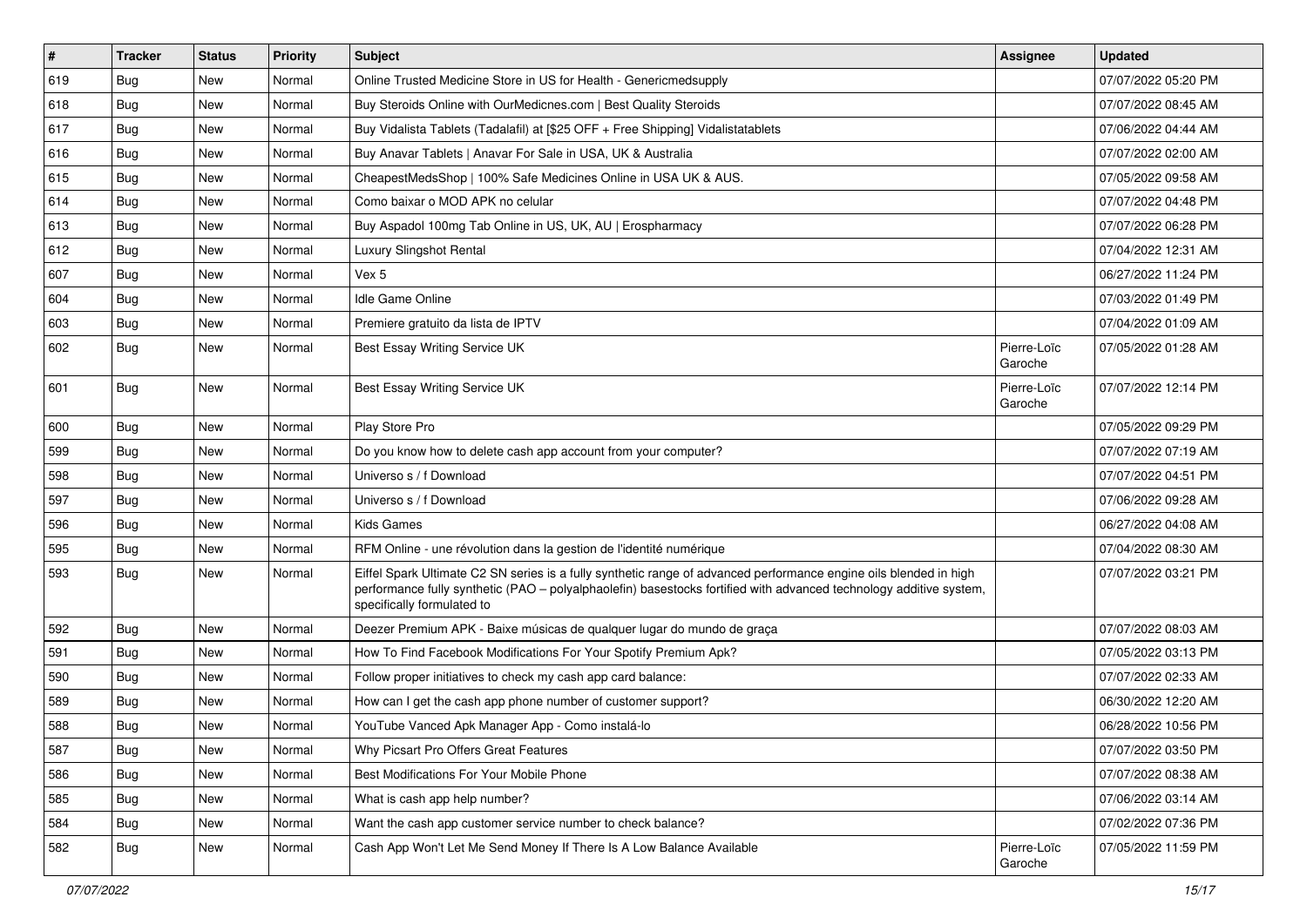| $\vert$ # | <b>Tracker</b> | <b>Status</b> | <b>Priority</b> | <b>Subject</b>                                                                                                                                                                                                                                 | <b>Assignee</b>        | <b>Updated</b>      |
|-----------|----------------|---------------|-----------------|------------------------------------------------------------------------------------------------------------------------------------------------------------------------------------------------------------------------------------------------|------------------------|---------------------|
| 581       | <b>Bug</b>     | New           | Normal          | E-Learning Course Help                                                                                                                                                                                                                         |                        | 07/07/2022 07:25 AM |
| 579       | <b>Bug</b>     | New           | Normal          | YOUR CV MAKES YOUR FIRST IMPRESSION                                                                                                                                                                                                            | Christophe<br>Garion   | 07/05/2022 07:46 PM |
| 577       | <b>Bug</b>     | New           | Normal          | Follow these easy steps to make Admiral Casino Login                                                                                                                                                                                           |                        | 07/07/2022 01:06 AM |
| 576       | Bug            | <b>New</b>    | Normal          | So laden Sie ein Instagram-Bild herunter                                                                                                                                                                                                       |                        | 06/30/2022 06:17 PM |
| 574       | Bug            | New           | Normal          | How to fix the Epson printer offline issue due to a wired connection?                                                                                                                                                                          |                        | 07/05/2022 02:39 PM |
| 573       | Bug            | New           | Normal          | Experimente lo mejor en la aplicación Apk de juegos gratis                                                                                                                                                                                     |                        | 07/07/2022 07:25 PM |
| 571       | Bug            | <b>New</b>    | Normal          | How may the Cash app dispute your trade?                                                                                                                                                                                                       | Pierre-Loïc<br>Garoche | 07/02/2022 11:09 AM |
| 570       | <b>Bug</b>     | New           | Normal          | What is Sutton bank cash app customer service phone number?                                                                                                                                                                                    | Pierre-Loïc<br>Garoche | 07/07/2022 05:01 PM |
| 569       | Bug            | New           | Normal          | What is the incoming and outgoing mail server for Outlook IMAP settings?                                                                                                                                                                       | Pierre-Loïc<br>Garoche | 07/05/2022 05:35 PM |
| 568       | Bug            | New           | Normal          | Instale a versão mais recente do YouTube Premium                                                                                                                                                                                               |                        | 07/07/2022 07:17 PM |
| 567       | <b>Bug</b>     | New           | Normal          | Singapore assignment help                                                                                                                                                                                                                      |                        | 07/07/2022 08:32 AM |
| 566       | Bug            | <b>New</b>    | Normal          | Kinemaster Pro Download - los App Review                                                                                                                                                                                                       |                        | 04/01/2022 09:27 AM |
| 565       | <b>Bug</b>     | New           | Normal          | How To Install RepelisPlus On Your Android Phone?                                                                                                                                                                                              |                        | 07/05/2022 08:42 PM |
| 564       | <b>Bug</b>     | New           | Normal          | How To Install RepelisPlus On Your Android Phone?                                                                                                                                                                                              |                        | 07/02/2022 11:29 PM |
| 563       | <b>Bug</b>     | New           | Normal          | Understanding the Difference Between Free and Paid Mod Apks                                                                                                                                                                                    |                        | 07/07/2022 12:26 PM |
| 562       | <b>Bug</b>     | New           | Normal          | Learn Basic Mahjong Rules                                                                                                                                                                                                                      |                        | 07/04/2022 08:22 PM |
| 561       | Bug            | <b>New</b>    | Normal          | Enjoy the Full YouTube Premium Experience With YouTube Premium Membership                                                                                                                                                                      |                        | 07/06/2022 03:06 AM |
| 560       | <b>Bug</b>     | New           | Normal          | Whatsapp Aero - Make Your Phone Auto Connect                                                                                                                                                                                                   |                        | 04/01/2022 09:28 AM |
| 556       | Bug            | New           | Normal          | Play Game Mod Apk With Your Friends                                                                                                                                                                                                            |                        | 07/05/2022 11:45 AM |
| 555       | Bug            | New           | Normal          | web design development in hyderabad                                                                                                                                                                                                            |                        | 07/07/2022 06:19 AM |
| 554       | Bug            | New           | Normal          | XvideoStudio Video Editor APK Free Download on TechToDown                                                                                                                                                                                      |                        | 07/06/2022 09:14 AM |
| 553       | Bug            | <b>New</b>    | Normal          | Cinema HD APK - Free Movie Enjoyment App on Android                                                                                                                                                                                            |                        | 07/06/2022 12:41 PM |
| 551       | <b>Bug</b>     | New           | Normal          | Why Do Students Need Online Best Dissertation Writing Services?                                                                                                                                                                                |                        | 07/03/2022 11:16 AM |
| 550       | Bug            | New           | Normal          | Nederland FM - beste manieren om naar internationale radio op internet te luisteren                                                                                                                                                            |                        | 06/29/2022 12:06 AM |
| 549       | Bug            | New           | Normal          | Radio Luisteren                                                                                                                                                                                                                                |                        | 07/02/2022 01:24 AM |
| 548       | Bug            | New           | Normal          | Web N Logo Design                                                                                                                                                                                                                              |                        | 06/28/2022 08:24 AM |
| 547       | Bug            | New           | Normal          | Get rid of the issue of cash app down by calling experts.                                                                                                                                                                                      |                        | 07/05/2022 11:02 PM |
| 544       | Bug            | New           | Normal          | Hey! I had a very cool idea to order our general picture on canvas for my family as a gift. But couldn't find a good<br>one. Once my friend advised me this article in which I found what I was looking for and gave a cool gift to my family. |                        | 06/27/2022 04:10 AM |
| 542       | <b>Bug</b>     | <b>New</b>    | Normal          | Web N Logo Design                                                                                                                                                                                                                              |                        | 07/07/2022 02:46 PM |
| 541       | Bug            | New           | Normal          | How to fix the cash app payment failed errors?                                                                                                                                                                                                 |                        | 07/07/2022 06:41 PM |